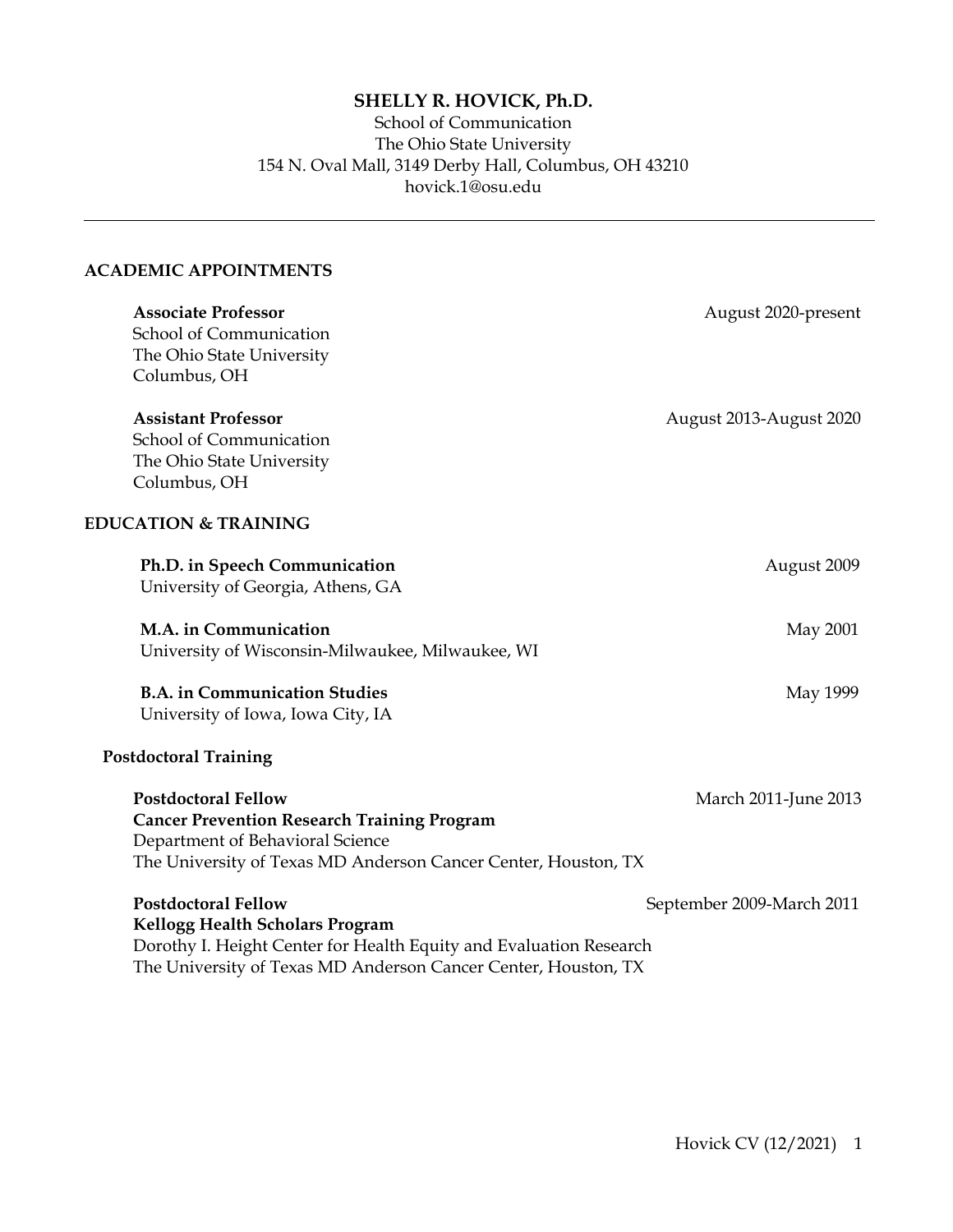#### **ADDITIONAL EXPERIENCE**

#### **Academic**

| <b>Graduate Research Assistant</b><br>Center for Health and Risk Communication<br>Department of Speech Communication<br>University of Georgia, Athens, GA | January 2006- August 2009 |
|-----------------------------------------------------------------------------------------------------------------------------------------------------------|---------------------------|
| <b>Graduate Teaching Assistant</b><br>Department of Speech Communication<br>University of Georgia, Athens, GA                                             | August 2005-December 2005 |
| <b>Graduate Teaching Assistant</b><br>Department of Communication<br>University of Wisconsin-Milwaukee, Milwaukee, WI                                     | August 1999- May 2001     |
| Other                                                                                                                                                     |                           |
| <b>Community Educator</b><br>Hunger Task Force, Milwaukee, WI                                                                                             | January 2004-May 2005     |
| <b>Community Events and Volunteer Coordinator</b><br>Hunger Task Force, Milwaukee, WI                                                                     | Sept. 2001-December 2003  |
| <b>Intern and Training Specialist</b><br>Metavante Corporation, Milwaukee, WI                                                                             | February 2000-April 2001  |
| <b>HONORS AND AWARDS</b>                                                                                                                                  |                           |

Recipient, Faculty and Staff Award, Sphinx and Mortar Board Senior Class Honor Societies, The Ohio State University (February, 2021).

Faculty Member of the Year, Graduate Student Organization, School of Communication, The Ohio State University (April, 2019).

Top Four Paper in Applied Communication Division, 2016 National Communication Association Annual Convention (November, 2016)

Top Four Paper, Communication and Aging Division, 2013 National Communication Association Annual Convention (November, 2013)

New Investigators Workshop, American Society of Preventive Oncology (March 2013)

Trainee/Staff Finalist, Cancer Survivorship Research Retreat Scientific Poster Award, The University of Texas MD Anderson Cancer Center (February 2013)

Recipient, 2012 Postdoctoral Outstanding Trainee in Cancer Prevention Award,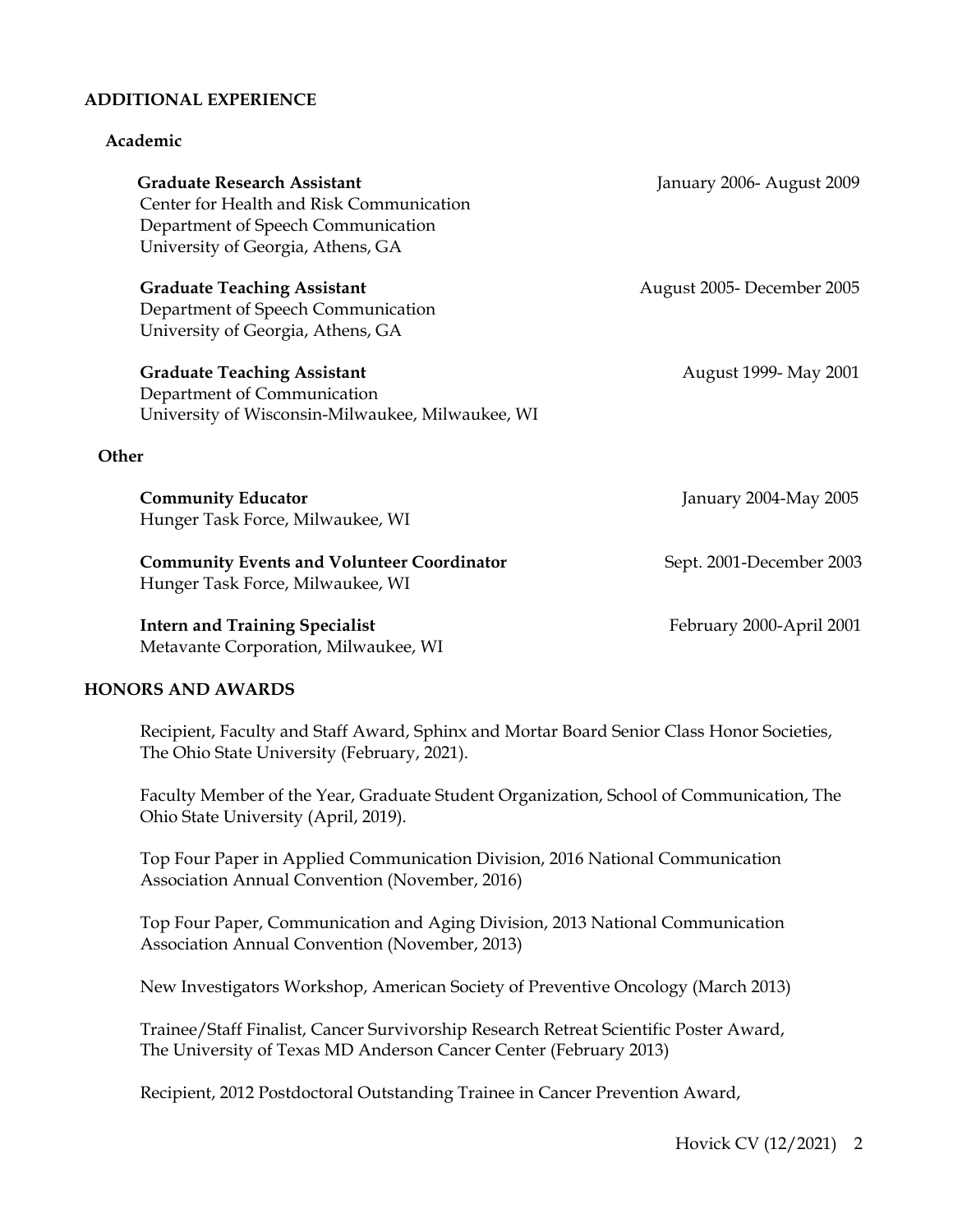The University of Texas MD Anderson Cancer Center (January 2013)

Honorable Mention, 2011 Postdoctoral Outstanding Trainee in Cancer Prevention Award, The University of Texas MD Anderson Cancer Center (January 2012)

Dissertation of the Year Award, Health Communication Division, National/International Communication Association (November 2010)

Top Four Student Paper, Interpersonal Communication Division, Southern States Communication Association Convention (April 2008)

Emerging Leaders Program, University of Georgia Graduate School (October 2007)

Phi Kappa Phi Academic Honor Society (May 2001)

Teaching Award, Department of Communication, University of Wisconsin-Milwaukee (May 2001)

# **RESEARCH SUPPORT**

#### **Current**

Co-Investigator (D. Stover and L. Senter-Jamieson, PIs). *Video intervention to address pre-test patient education for tumor genomic testing.* National Institutes of Health, National Cancer Institute, Project # 1R21CA259985-01 (\$395,878 total funding, awarded 5/1/21).

Co-Investigator (E. Nisbet, PI; G. Dixon, R.M.Bond, R.K. Garrett, Wegener, Co-Is). *Quantifying the downstream effects of COVID-19 online health information on risk perceptions, decision making, policy preferences, and preventive health behaviors,* National Science Foundation, COVID19 Rapid Funding # 2031705 (\$199,603 total funding (\$61,961 OSU subaward), awarded 8/1/2020).

#### **Past**

Key Personnel (P. Goodfellow and D. Cohn, Co-PIs), *The Ohio Endometrial Cancer Registry and Personalized Cancer Care Project,* The Ohio State University Comprehensive Cancer Center Internal Research Program/Pelotonia (\$1 million total funding, awarded 3/2017).

Co-Investigator (A. Toland, PI), *Stratification of cancer risk in BRCA mutation carriers,* The Ohio State University, Center for Clinical and Translational Science, Longitudinal Pilot Award, Phase 1 & II (\$33,000, Phase I awarded 6/2014 and \$35,678, Phase II awarded 6/2015).

Principal Investigator (N. Tan, S. Thomas and J. Watts, Co-Is), *Do family communication patterns bias processing of family health history messages?* The Ohio State University, Omnibus Survey for the School of Communication (OSoC), funded 5 minutes of survey time on annual survey (awarded 10/2018).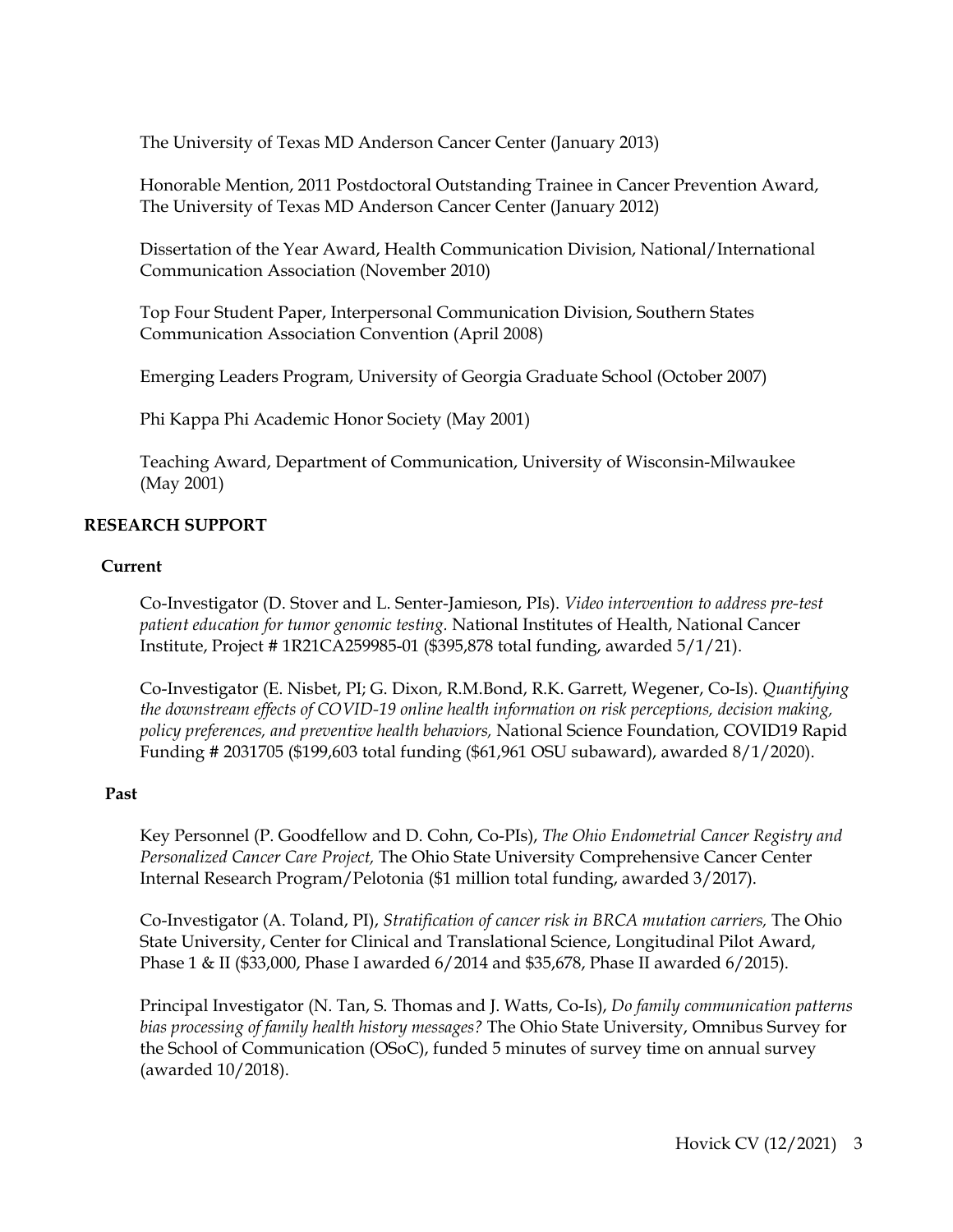Co-Investigator (Sarah Thomas, Co-I), *Predicting cancer survivor's fruit and vegetable intentions through comparison of narrative and numeric messages.* The Ohio State University, Time-Sharing Experiments for the School of Communication (TESoC), funded recruitment of 210 survey panel participants (awarded 9/2015).

Primary Investigator, *Predicting perceived norms for heart disease information seeking.* The Ohio State University, Time-Sharing Experiments for the School of Communication (TESoC), funded recruitment of 400 survey panel participants (awarded 8/2014).

Co-Investigator, *Integrating technology and navigation to improve survivorship care in underserved populations* (S. Peterson, PI), The University of Texas MD Anderson Cancer Center, Duncan Family Institute Cancer Survivorship Research Seed Grant (\$50,000, awarded 9/2012).

# **PUBLICATIONS**

\* indicates graduate student co-author

# **Peer-Reviewed Articles**

Watts, J. Hovick, S.R. (in press). The influence of family communication patterns and identity frames on perceived collective psychological ownership and intentions to share health information. Health Communication.

Bigsby, E., Hovick, S.R., Tan, N.QP, Thomas, S.N., Wilson, S.R. (in press). *Information seeking and risk reduction intentions in response to environmental threat messages: The role of message processing.* Risk Analysis.

Mao, C. M.\*, & **Hovick**, S. R. (in press). *Adding affordances and communication efficacy to the technology acceptance model to study the messaging features of online patient portals among young adults*. Health Communication.

Aeilts, A. M., \* Carpenter, K. M., **Hovick**, S. R., Byrne, L., Shoben, A. B., & Senter, L. (2021). *The impact of a cascade testing video on recipients' knowledge, cognitive message processing, and affective reactions: A formative evaluation*. Journal of Genetic Counseling, 30(3), 656-664.

Thomas, S. N., & **Hovick**, S. R. (2021). *The indirect effect of family communication patterns on young adults' health self-disclosure: understanding the role of descriptive and injunctive norms in a test of the integrative model of behavioral prediction*. Communication Reports, 34 (3), 121-136.

Rader, K., **Hovick**, S. R., & Bigsby, E. (2021). *"Are you clean?" Encouraging STI communication in casual encounters through narrative messages in romance novels*. Communication Studies, 72 (3), 333-346.

**Hovick**, S.R., Thomas, S.\*, Watts, J. \*, Tan, N. \* (2021). *The influence of family communication patterns on the processing of messages to increase family health history seeking intentions.* Health Communication, 36 (4), 424-432.

**Hovick**, S. R., Bigsby, E., Wilson, S. R.,\* & Thomas, S.\* (2021). *Information seeking behaviors and intentions in response to environmental health risk messages: A test of a reduced risk information*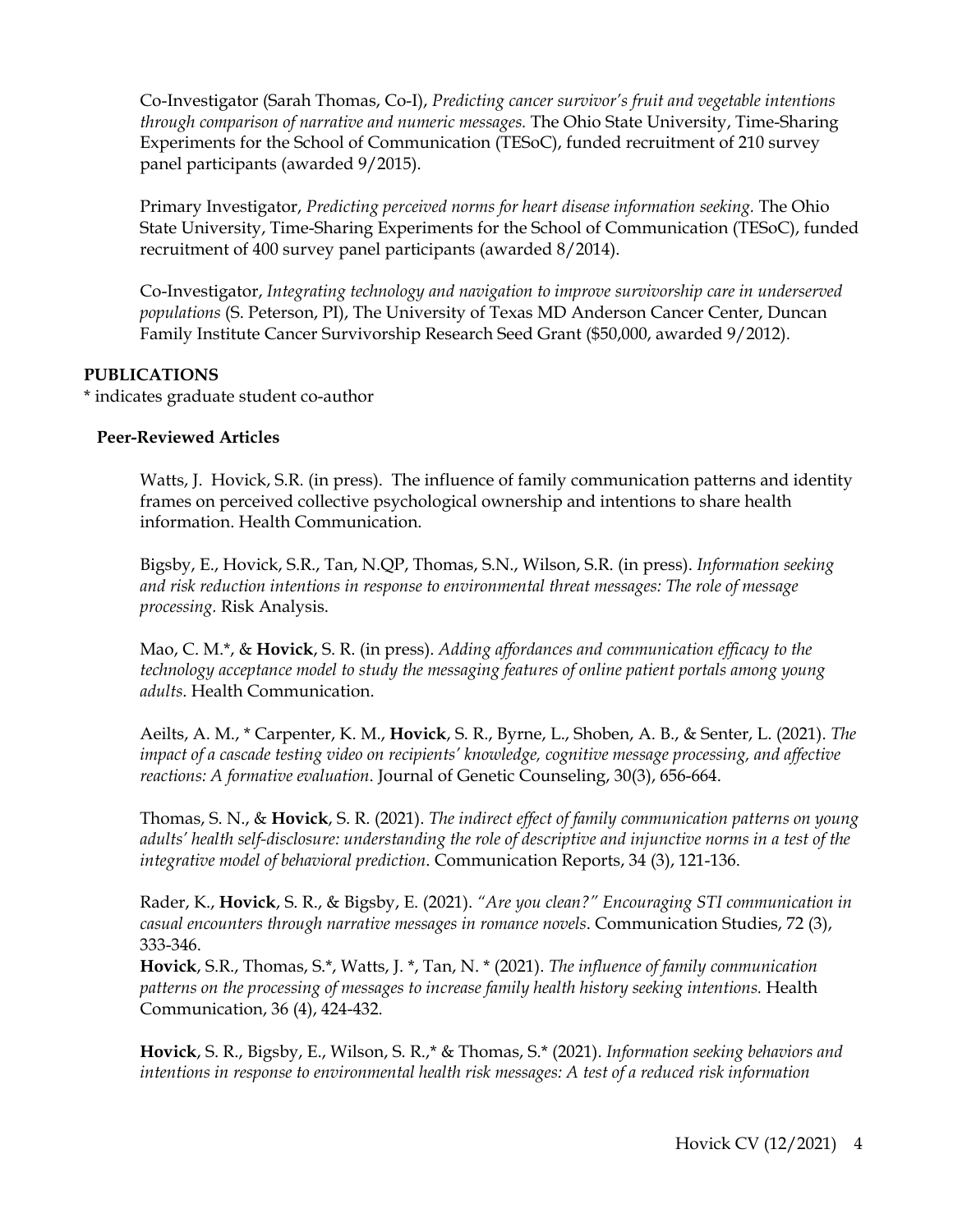*seeking model.* Health Communication, 36 (14), 1889-1897.

Hubner, A. Y.\*, & **Hovick**, S. R. (2020). *Understanding risk information seeking and processing during an infectious disease outbreak: the case of Zika virus*. Risk Analysis, 40 (6), 1212-1225.

Nevarez, L., **Hovick**, S. R., Enard, K. R., Lloyd, S. M., & Kahlor, L. A. (2020). *Race/ethnic variations in predictors of health consciousness within the cancer prevention context.*  American Journal of Health Promotion, 34(7) 740-746.

Nightingale, B.M. \*, **Hovick**, S.R., Brock, P., Callahan, E., Jordan, E., Roggenbuck, J., Sturm, A., Morales, A. (2019). *Hypertrophic cardiomypopathy genetic test reports: A qualitative study of patient understanding of uninformative genetic test results*. Journal of Genetic Counseling, 28(6), 1087- 1097.

**Hovick,** S.R., Tan, N.\*, Morr, L.M.\*, Senter, L.S., Kinnamon, D., Pyatt, R., Toland, M. (2019) *Understanding BRCA mutation carriers' preferences for communication of genetic modifiers of breast cancer risk.* Journal of Health Communication, 24(4), 377-384.

**Hovick**, S.R., Silver, N.\* (2019) *"Consent is Sexy": A poster campaign using sex-positive images and messages to increase dyadic sexual communication.* Journal of American College Health, 67 (8), 817- 824.

Heinen, C.\*, **Hovick**, S.R., Brock, G., Klamer, B.G., Toland, A.E., Senter, L. (2019). *Exploring genetic counselors' perceptions of usefulness and intentions to use refined risk models in clinical care based on the Technology Acceptance Model (TAM)*. Journal of Genetic Counseling, 28(3), 664-672.

Thomas, S.\*, **Hovick**, S.R., Tan, N. \*, Sturm, A.C., Sweet, K.S. (2018). *How online family history tool design and message content impact user perceptions: An examination of Family HealthLink.* Public Health Genomics, 21(1-2), 53-66.

Puski¸A.\*, **Hovick**, S.R., Senter, L.S., Toland, A.M. (2018). *Involvement and influence of healthcare providers, family members, and other mutation carriers in the cancer risk management decision-making process of BRCA1 and BRCA2 mutation carriers.* Journal of Genetic Counseling, 27(5), 1291-1301.

Silver, N. \*, **Hovick,** S.R. (2018) *A schema of denial: The influence of rape myth acceptance on beliefs, attitudes, and processing of affirmative consent campaign messages.* Journal of Health Communication, 23(6), 505-513.

Schmidlen, T., Sturm, A. C., **Hovick**, S., Scheinfeldt, L., Roberts, J. S., Morr, L., McElroy, J., Toland, A.E., Christman, M., O'Daniel, J.M., Gordon, E.S., Bernhardt, B.A., Ormond, K., Sweet, K.S. (2018). *Operationalizing the reciprocal engagement model of genetic counseling practice: A framework for the scalable delivery of genomic counseling and testing*. Journal of genetic counseling, 27(5), 1111-1129.

Bigsby, E.B., **Hovick**, S.R. (2018). *Understanding associations between information seeking and scanning and health risk behaviors: An early test of the structural influence model.* Health Communication, 33(3), 315-325.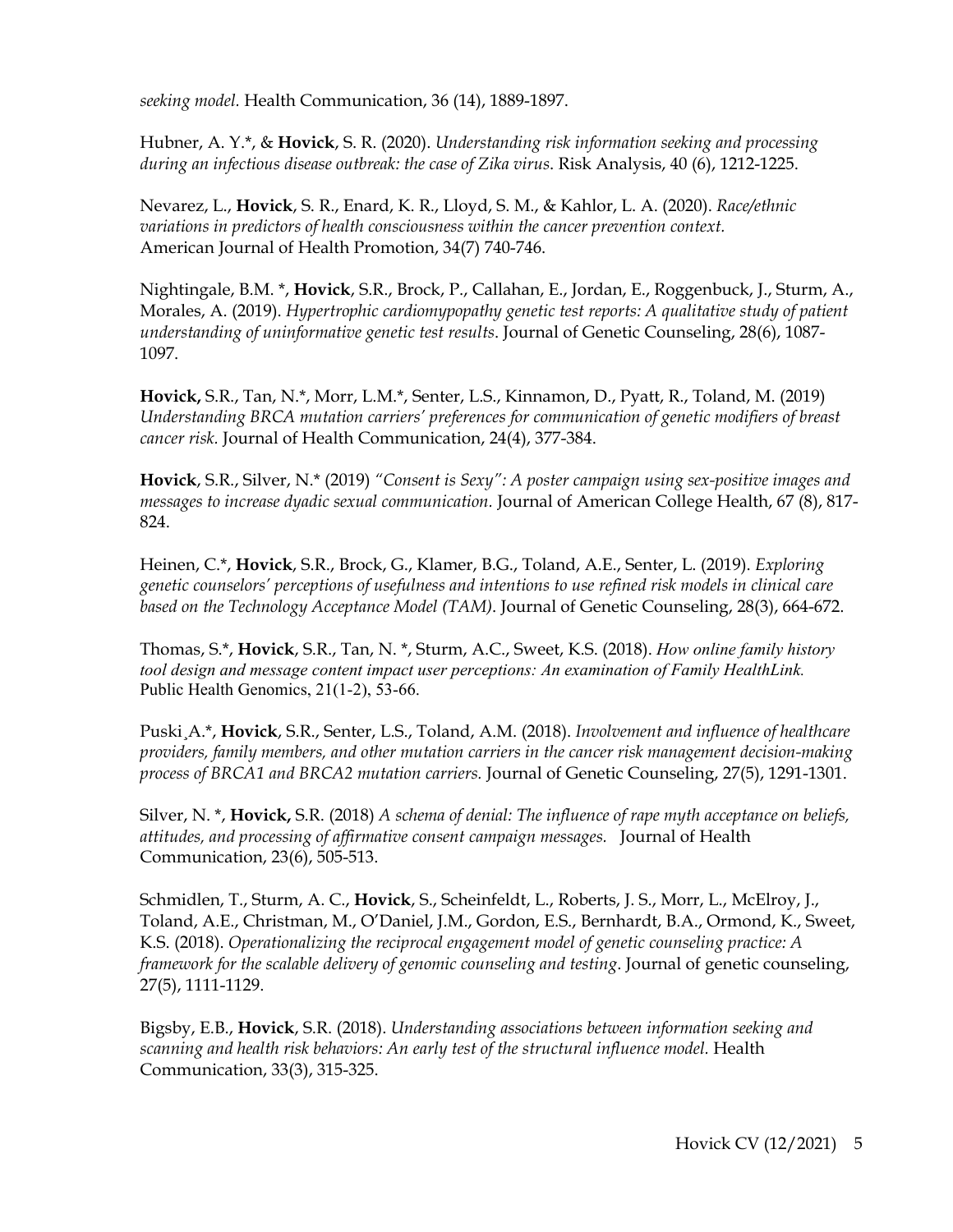Sturm, A.C., Schmidlen, T., Scheinfeldt, L., Hovick, S., McElroy, J.P., Toland, A.E., Roberts, J.S., Sweet, K.S. (2018). *Early outcome data assessing utility of a post-test genomic counseling framework for the scalable delivery of precision health*, Journal of Personalized Medicine 8(3), 25.

Sweet, K.S., **Hovick**, S.R., Sturm, AC, Schmidlen, T, Gordon, E, Bernhardt, B, Wawak, L., Wernke, K., McElroy, J., Scheinfeldt, L., Toland, A.E., Roberts, J.S., Christman, M. (2017). *Counselees' perspectives of genomic counseling following online receipt of multiple actionable complex disease and pharmacogenomics results: A qualitative research study.* Journal of Genetic Counseling. 26(5), 738-751.

Sweet, K., Sturm, A. C., Schmidlen, T., McElroy, J., Scheinfeldt, L., Manickam, K., Gordon, E.S., **Hovick**, S., Roberts, S.J.,Toland, A. E., Christman, M. (2017). *Outcomes of a randomized controlled trial of genomic counseling for patients receiving personalized and actionable complex disease reports*. Journal of Genetic Counseling, 26(5), 980-998.

**Hovick**, S.R., Bevers, T.B., Vidrine, J.I., Kim, S., Jones, L.A., Dailey, P.\*, Peterson, S.K. (2017) *User perceptions and reactions to online cancer risk assessment tools: A process evaluation of Cancer Risk Check.* Journal of Cancer Education. 32(1), 141-147.

Holt, L.F., **Hovick,** S.R., Fete, E.M.\*, Dailey, P.D.\* (2017). *Taking a closer look at the factors that influence ethnic identity.* Communication Studies. 68(2), 227-241.

Sweet, K.S., Sturm, A.C., Schmidlen, T., **Hovick**, S., Peng, J., Manickam, K., Salikhova, A., McElroy, J., Scheinfeldt., L., Toland, A.E., Roberts, J.S., Christman, M. (2017). *EMR documentation of physician-patient communication following genomic counseling for actionable complex disease and pharmacogenomic results.* Clinical Genetics, 91(4), 545-556.

Mello, S., **Hovick**, S. (2016) *Predicting behaviors to reduce toxic chemical exposures among new and expectant mothers: The role of distal variables within the integrative model of behavioral prediction.* Health Education and Behavior, 43(6), 705-715.

Rogith, D., Yusufa, R.A., **Hovick**, S.R., Femman, B.M., Peterson, S.K., Burton-Chase, A.B., Yisheng, L., Bernstam, E.V., Meric-Bernstam, F. (2016). *Patient knowledge and information-seeking about personalized cancer therapy*. International Journal of Medical Informatics, 88, 52-57.

**Hovick**, S.R., Holt, L.F. (2016) *Beyond race and ethnicity: Exploring the effects of ethnic identity and its implications for cancer communication efforts.* Journal of Health Communication, 21(2), 199-207.

**Hovick**, S.R., Bigsby, E.B. (2016) *Heart disease and colon cancer prevention beliefs and their association with information seeking and scanning.* Journal of Health Communication, 21(1), 76-84.

Enard, K.E., Nevarez, L., Hernandez, M., **Hovick**, S.R., Moguel, R., Hajek, R., Blinka, C., Jones, L.A., Torres-Vigil, I. (2015). *Patient navigation to increase colorectal cancer screening among Latino medicare enrollees: a randomized controlled trial.* Cancer Causes and Control, 26(9), 1351-1359.

Cruz-Castillo, A.B., Hernandez-Valero, M.A., **Hovick**, S.R., Campuzano-Gonzalez, M.E., Karam-Calderon, M.A., Bustamante-Montes, L.P. (2015). *A study on the knowledge, perception and*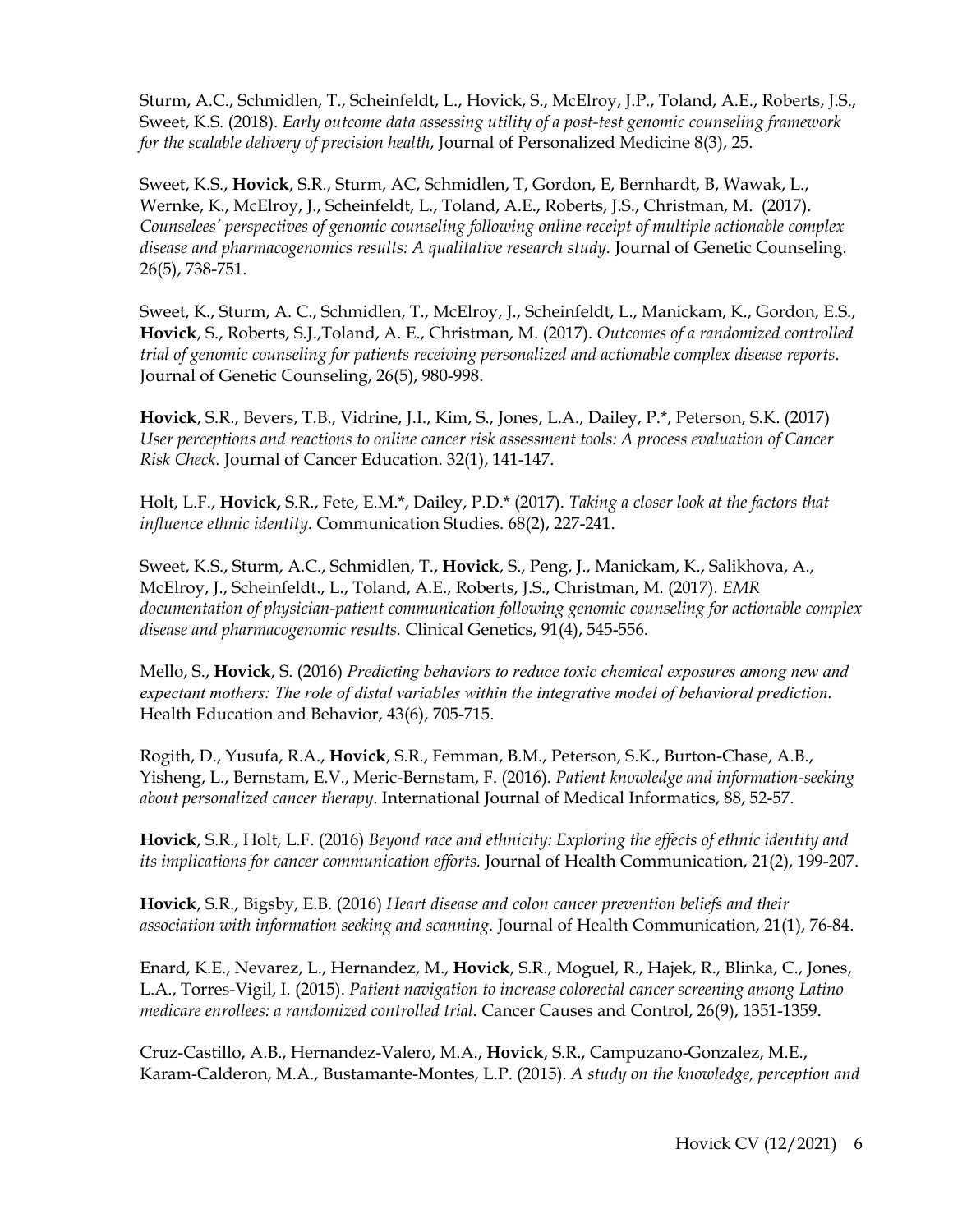*use of breast cancer screening methods and quality of care among women from Central Mexico.* Journal of Cancer Education, 30(3), 453-459.

Yamasaki, J., **Hovick**, S.R. (2015) "*That was grown folks' business": Narrative reflection and response in older adults' family health history communication.* Health Communication, 30(3), 221-230.

**Hovick**, S. & Yamasaki, J., Burton, A., Peterson, S.K. (2015). *Patterns of family health history communication among African American older adults.* Journal of Health Communication, 20(1), 80-87.

Yusuf, R., Rogith, D., **Hovick**, S.R., Peterson, S.K., Burton-Chase, A.B., Fellman, B.M., Li, Y., McKinney, C., Bernstam, E.V., Meric-Bernstam, F. (2015). *Attitudes toward molecular testing for personalized cancer therapy.* Cancer, 121(2), 243-250.

**Hovick**, S., Wilkinson, A., Ashida, S., DeHeer, H., Koehly, L. (2014). *The impact of personalized* risk feedback on Mexican Americans' perceived risk for heart disease and diabetes. Health Education Research, 29(2), 222-234.

Harris, S., Monahan, J., **Hovick**, S. (2014). *Communicating new sexual desires and the factors that influence message directness.* Sexual & Relationship Therapy, 29(4), 405-423.

Rogith, D, Yusuf, R.A., **Hovick**, S.R., Peterson, S.K., Burton-Chase, A.B., Li,Y., Meric-Bernstam, F., Bernstam, E.V. (2014). *Attitudes regarding privacy of genomic information in personalized cancer therapy.* Journal of the American Medical Informatics Association (JAMIA), 21(E2), E320-E325.

Burton-Chase, A.M., **Hovick**, S.R., Sun, C., Daniels, M.S., Boyd-Rogers, S., Lynch, P.M., Lu, K.H., Peterson, S.K. (2014). *Gynecologic cancer screening and communication with health care providers in women with Lynch Syndrome*. Clinical Genetics, 86(2), 185-189.

**Hovick**, S., Liang, M., Kahlor, L. (2014). *Predicting cancer risk information seeking and cancer knowledge: The role of social and cognitive factors.* Health Communication, 29(7), 656-668.

**Hovick**, S., Kahlor, L. Liang, M. (2014). *Personal cancer knowledge and information seeking through PRISM: The planned risk information seeking model.* Journal of Health Communication, 19(4), 511- 527.

**Hovick**, S. (2014). *Understanding family health information seeking: A test of the theory of motivated information management.* Journal of Health Communication, 19(1), 6-23.

Burton-Chase, A.M., **Hovick**, S.R., Peterson, S.K., Marani, S.K., Vernon, S.W., Amos, C.I., Frazier, M.L., Lynch, P.M., Gritz, E.R. (2013). *Changes in screening behaviors and attitudes towards screening from pre-test genetic counseling and post-disclosure in Lynch syndrome families.* Clinical Genetics, 83(3), 215-220.

**Hovick**, S., Goen, T., Amason, P. (2012). *Family support for weight management: Examining predictors of perceived quantity and quality.* Communication Research Reports, 29(4), 320-332.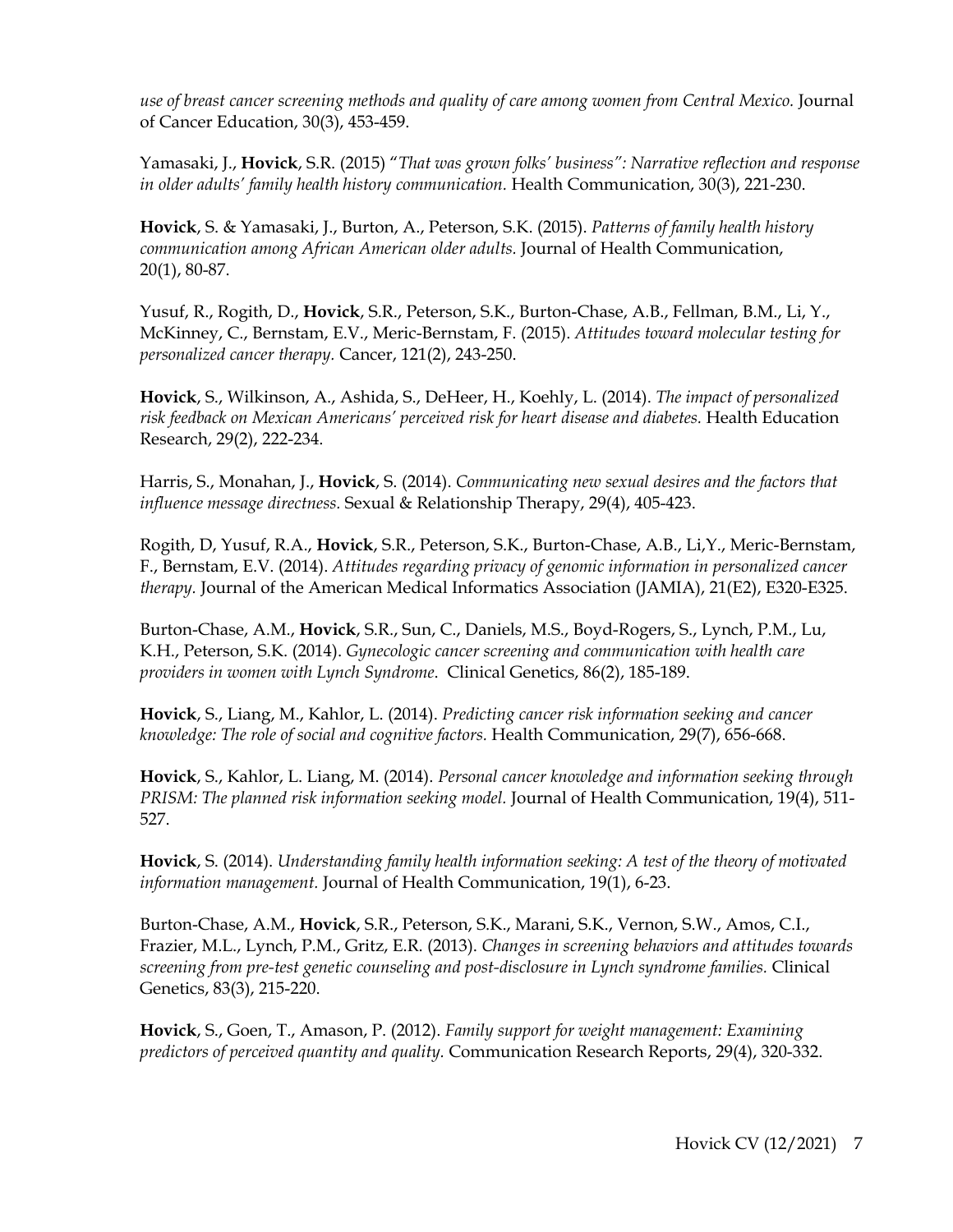Freimuth, V., **Hovick**, S. (2012). *Cognitive and emotional health risk perceptions among people living in poverty.* Journal of Health Communication, 17(3), 303-318.

**Hovick**, S., Freimuth, V., Johnson-Turbes, A., Chervin, D. (2011). *Multiple health risk perception and information processing among African Americans and Whites living in poverty.* Risk Analysis, 31(11), 1789-1799.

Harris, S., **Hovick**, S., Freimuth, V., Johnson-Turbes, A., Chervin, D. (2011). *Patterns of response to health risks among the poor and near poor.* Iowa Journal of Communication, 43(2).

**Hovick**, S., Johnson-Turbes, A., Freimuth, V., Chervin, D. (2011). *Assessing perceptions of and responses to multiple health risk perceptions and responses among the Southern poor.* Preventing Chronic Disease, 8(1), A11.

**Hovick**, S., Meyers, R., Timmerman, E. (2003). *Email in workplace romantic relationships*. Communication Studies, 54(4), 468-482.

# **Invited Articles**

Burton, A., **Hovick**, S., Peterson, S.K. (2012). *Health behaviors in patients and families with hereditary colorectal cancer.* Clinics in Colon and Rectal Surgery, 25(2), 111-117.

#### **Other Publications**

**Hovick, S.R.** (2016). *Sharing health information with families.* Health Communication in Action Section 1.3, appearing in Chapter 1 of *Storied Health and Illness: Communicating Personal, Cultural and Political Complexities* (Yamasaki, J., Geist-Martin, P., Sharf, B., Eds.), p. 23-24.

Rubin, D.L., Golding, L., & **Hovick**, S.R. (2009). *Working With the Media and the Public: Instructional Modules for Public Health Education.* Southern Center for Communication, Health and Poverty, University of Georgia: Athens, GA. Available online: southerncenter.uga.edu.

# **GRADUATE TEACHING**

#### **The Ohio State University**

*Interpersonal Health Communication* (COMM 7871), Spr2016, Au2017, Au2019, Au2021

#### **UNDERGRADUATE TEACHING**

#### **The Ohio State University**

*Interpersonal Health Communication (COMM 4736),* Spr2016, Au2021 *Risk Communication (COMM 3332),* Au2015, Au2016, Spr2017, Spr2018, Au2018, Spr2019, Au2020 *Language, Culture and Communication in Latino Health (COMM 2704),* Spr2015 *Communication Industry Research Methods (COMM 3163),* Spr2015 *Contemporary Persuasion Theory (COMM 3628),* Spr2014, Spr2019, Spr2020, Spr2021 *Public Communication Campaigns (COMM 4337),* Spr2014, Au2015 *Health Communication in Mediated Contexts (COMM 4737),* Au2019 *Communication and Conflict Management (COMM 3330),* Spr2020, Spr2021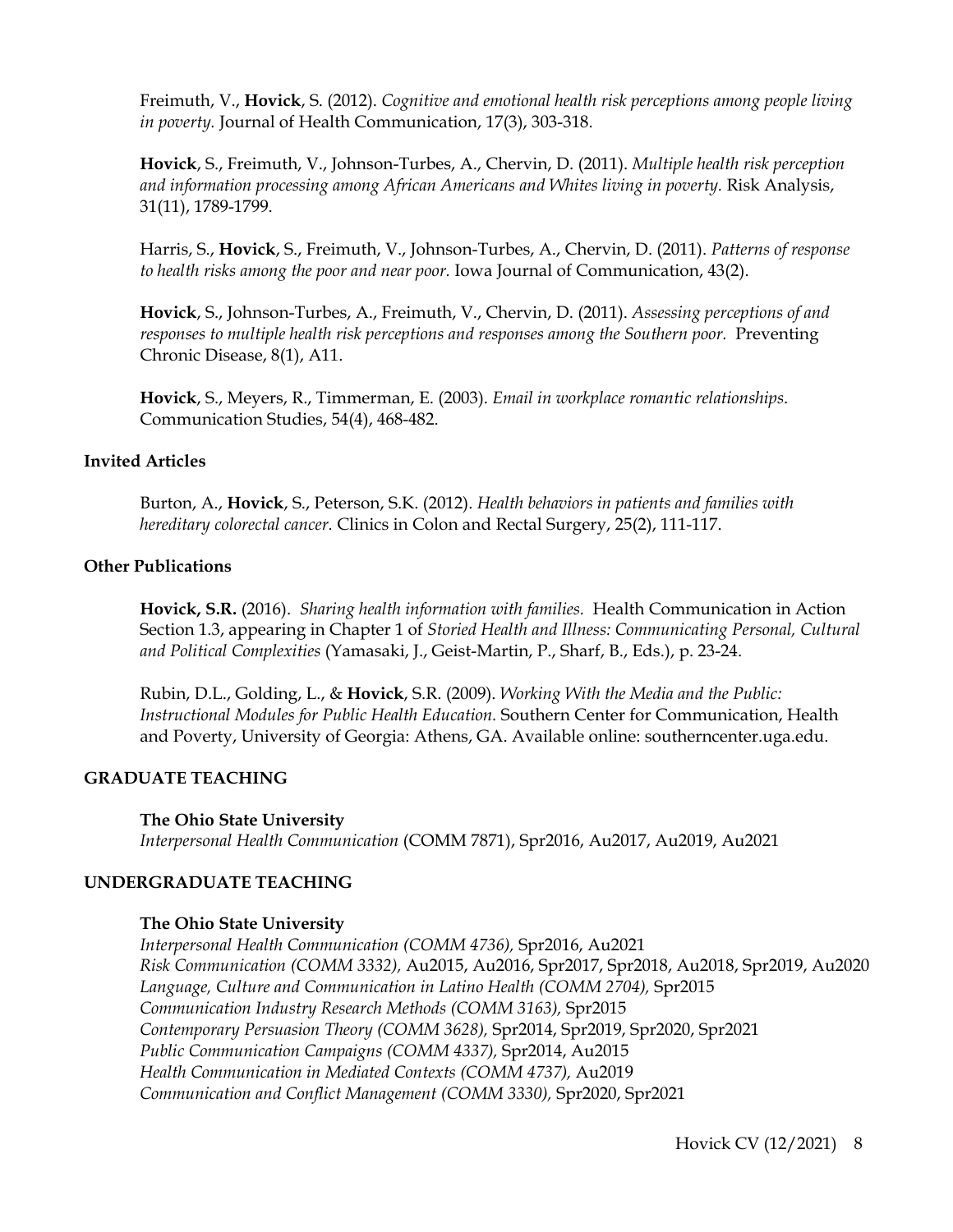#### **The University of Texas MD Anderson Cancer Center**

*Disparities in Health in America: Working toward Social Justice,\** Au2010

# **University of Georgia** *Interpersonal Communication,* Au2005 *Communication in Human Society\*,* Au2005

# **Mt. Mary College**

*Presentational Speaking,* Au2002, Au2004 *Speech Communication for the Classroom Teacher,* Spr2003, Sum2004 *Conflict Resolution,* Au2003

# **University of Wisconsin-Milwaukee**

*Introduction to Interpersonal Communication\*,* Au2000, Spr2001 *Business and Professional Communication\*,* Au1999, Spr2000

\* denotes role as graduate teaching/lab assistant, or course assistant

# **OTHER TEACHING**

Panelist, *Time Management,* Introduction to Graduate Study (COMM 6500), School of Communication, The Ohio State University, Columbus, Oh (2016)

Guest Lecturer, *Qualitative research techniques.* Research Methods (INTIMED 7780), Genetic Counseling Graduate Program, The Ohio State University, Columbus, OH (2015, 2016, 2018)

Guest Lecturer, *Conducting & analyzing qualitative research.* Graduate Communication Research Methods (COMM 6760), School of Communication, The Ohio State University, Columbus, OH (2015, 2016)

Invited Speaker, *New approaches for reducing communication disparities and health knowledge gaps.*  Disparities in Health in America: *Working Towards Social Justice,* Health Disparities, Education, Awareness, Research & Training (HDEART) Consortium/Disparities in Health in America Workshop, Houston, TX (June 2015, 2016)

Guest Lecturer, *Using theory to develop health communication campaigns.* Undergraduate Health Behavior Theory, Department of Kinesiology, Rice University, Houston, TX (April 2012)

Guest Lecturer, *Health communication and health disparities.* Undergraduate Advanced Health Communication, Valenti School of Communication, University of Houston, Houston, TX (March 2012)

Invited Speaker, Disparities in Health in America: Working toward Social Justice, Fall Undergraduate/Graduate Course, Health Disparities Education and Research Training (HDEART) Consortium (Fall 2011, 2012)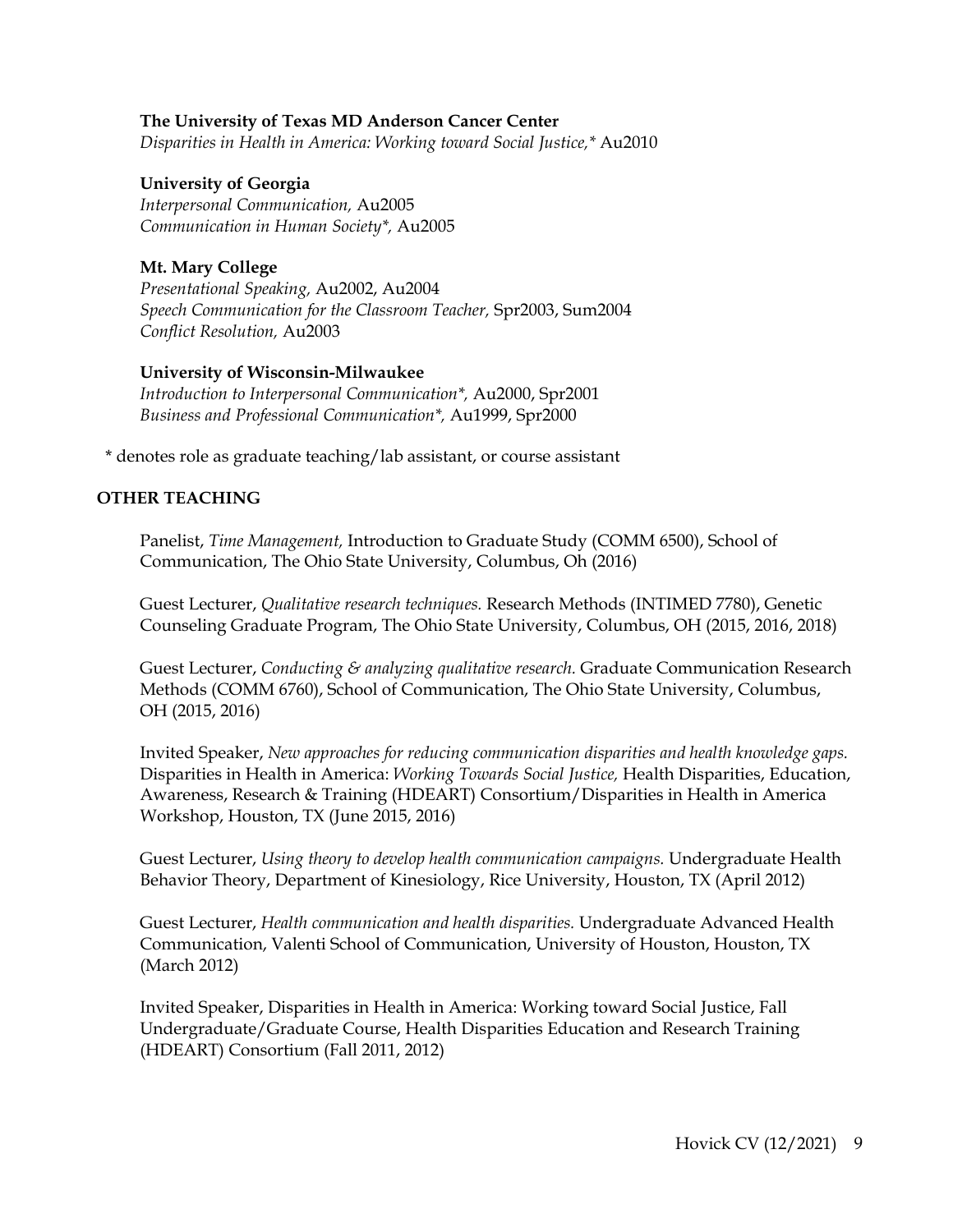Invited Speaker, *Individual and social determinants of cancer knowledge and information seeking: Special considerations for social workers*. Graduate College of Social Work, University of Houston, Houston, TX (November 2011).

Invited Speaker, Annual Health Disparities in America Summer Workshop: Celebrating Scholar Entrepreneurs Working toward Social Justice, The University of Texas MD Anderson Cancer Center, Houston, TX (Summer 2010, 2011, 2012)

# **CONFERENCES & SYMPOSIA**

# **International, National and Regional Conferences**

Merrell, K., Brathwaite, K., McKenzie, R., **Hovick**, S. (May 2021). *Disparities in the patientprovider relationship: Investigating the mediating role of patient-centered communication.* Oral Presentation, International Communication Association, Virtual (due to COVID-19).

Thomas, S., and **Hovick**, S. (May 2021). *"Information was like a shield to me": Understanding breast and gynecological cancer caregivers' motivations to seek and share health information with their care recipients.* Oral Presentation, International Communication Association, Virtual (due to COVID-19).

Mao, C., Bayer, J., Ross, M., Rhee, L., Le, H., Mount, J., Chang, HC., Chang, YJ., Hedstrom, A., **Hovick, S.** (May 2021). *Fusing the technology adoption model and theory of planned behavior to understand mHealth app use and physical activity intentions***.** Oral Presentation, International Communication Association, Virtual (due to COVID-19).

**Hovick**, S.R., Merrill, K., Fox, J., Jordan, E., Peterson, L., Ni, H., Mead, J., Burke, W. Bowen, D., Kinnamon, D. Hershberger, R. (May 2021). *Familial factors associated with risk communication about heart disease by dilated cardiomyopathy (DCM) probands.* Oral Presentation, International Communication Association, Virtual (due to COVID-19).

Watts, J., **Hovick**, S.R. (May 2021). *Collective health ownership: the influence of family communication patterns on sharing family health history.* Oral Presentation, International Communication Association, Virtual (due to COVID-19).

Mao, C., **Hovick,** S.R. (May 2020). *Messaging primacy care providers: Adding affordances and communication efficacy to the technology acceptance model.* Oral Presentation, International Communication Association, Virtual (due to COVID-19).

Bigsby, E., **Hovick**, S.R., Tan, N., Thomas, S., Wilson, S. (April 2020). *"Triggering" information seeking: risk messages, elaboration, and immediate seeking behaviors.* Poster Presentation, Kentucky Conference on Health Communication, Virtual (due to COVID-19).

**Hovick**, S.R., Thomas, S., Watts, J., Tan, N. (November 2019). *The influence of family communication patterns on the processing of messages to increase family health history seeking intentions.* Oral Presentation, National Communication Association, Baltimore MD.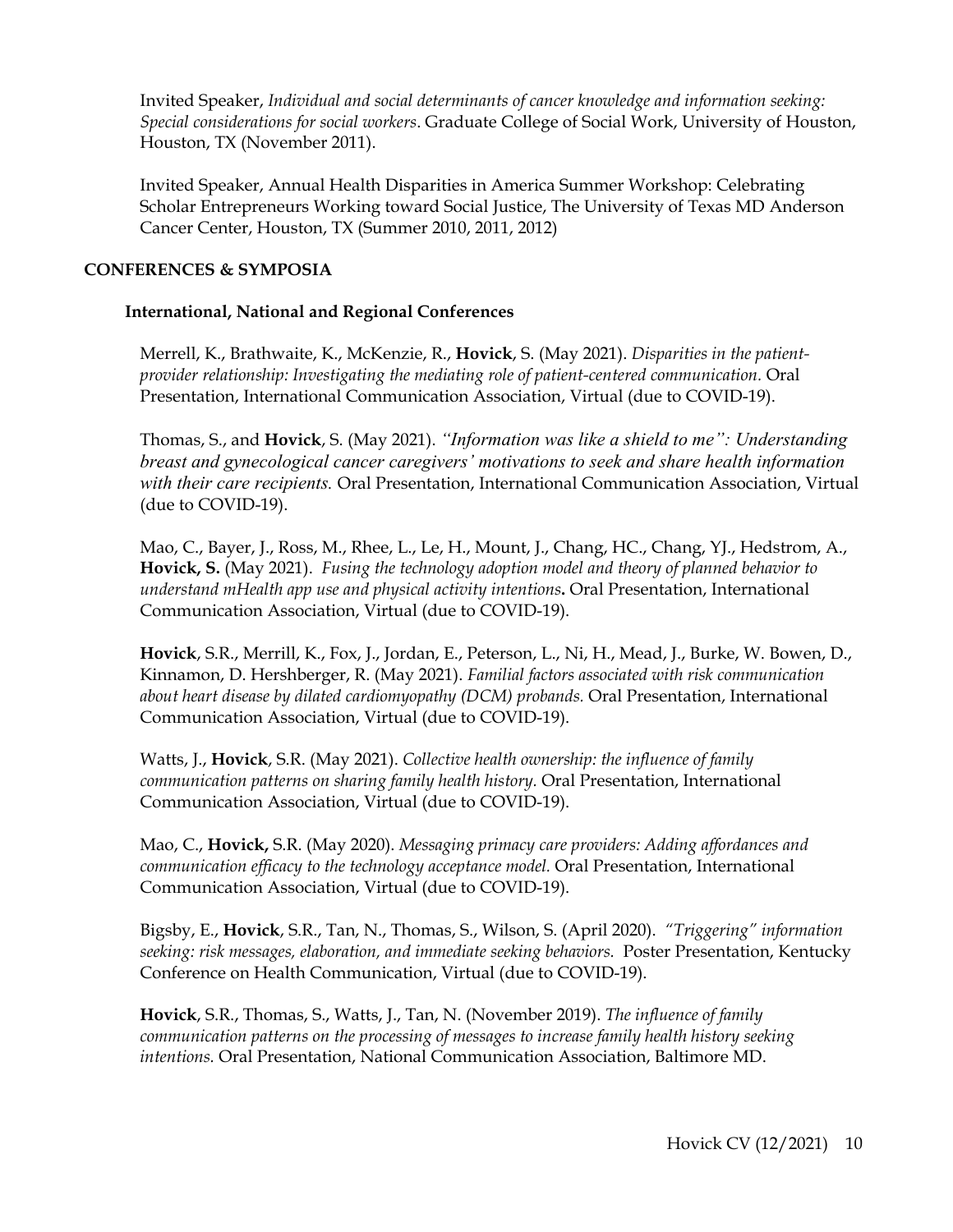**Hovick**, S.R., Coduto, K.D., Moyer- Gusé, E., Senter-Jamieson, L. (November 2019). *Public engagement and response to entertainment-based genetic testing narratives and the impact of misinformation on viewer knowledge.* Oral Presentation, National Communication Association, Baltimore MD.

**Hovick**, S.R., Bigsby, E., Wilson, S. (November 2019). *Information seeking in response to environmental health risk messages.* Oral Presentation, National Communication Association, Baltimore MD.

Tan, N.Q., Thomas, S., Watts, J., **Hovick**, S. (May 2019). *A return to its roots: a review of the application of family communication patterns theory in the media effects context and directions for future research*. Oral Presentation, International Communication Association, Washington D.C.

Thomas, S., **Hovick**, S.R. (November 2018). *Health self-disclosure in young adults: The role of family communication patterns.* Oral Presentation, National Communication Association, Salt Lake City, UT.

Rader, K., **Hovick**, S.R. (May 2018). *"Are you clean?" Encouraging STI communication in casual encounters through romance novels.* Oral Presentation, International Communication Association, Prague, Czech Republic.

Thomas, S., **Hovick**, S.R. (May 2018). *How online family history tool design and message content impact user perceptions: an examination of family healthlink.* Oral Presentation, International Communication Association, Prague, Czech Republic.

Hubner, A., **Hovick**, S.R. (May 2018). *Understanding information seeking and processing in the context of emerging risk: The case of zika virus.* Oral Presentation, International Communication Association, Prague, Czech Republic.

Thomas, S., Hovick, S.R. (April 2018). *Development of a quantitative measure of family health communication patterns.* Poster, Kentucky Conference on Health Communication, Lexington, KY.

Thomas, S., **Hovick**, S.R. (November, 2017). *Lifestyle behaviors in cancer survivorship: The impact of numeracy on preventive behaviors.* Poster, National Communication Association, Dallas, TX.

Thomas, S.**, Hovick, S.R.** (May 2017)**.** *The role of health literacy and numeracy in health behavior: considerations for message design for cancer survivors.* Oral Presentation, International Communication Association, San Diego, CA.

Dailey, P.D., Hovick, S.R., McKnight, J.M., Senter, L., Kinnamon, D., Pyatt, R., Toland, A.E. (May 2017). *BRCA mutation carriers' understanding, adjustment and response to cancer risk.* Oral Presentation, International Communication Association, San Diego, CA.

**Hovick,** S.R., Morr, L., Tan, N., Williams, S., Senter, L., Kinnamon, D., Pyatt, D., Toland, A.E., (May 2017). *Understanding high-risk women's preferences for communication of genetic risk modifiers.*  Oral Presentation, International Communication Association, San Diego, CA.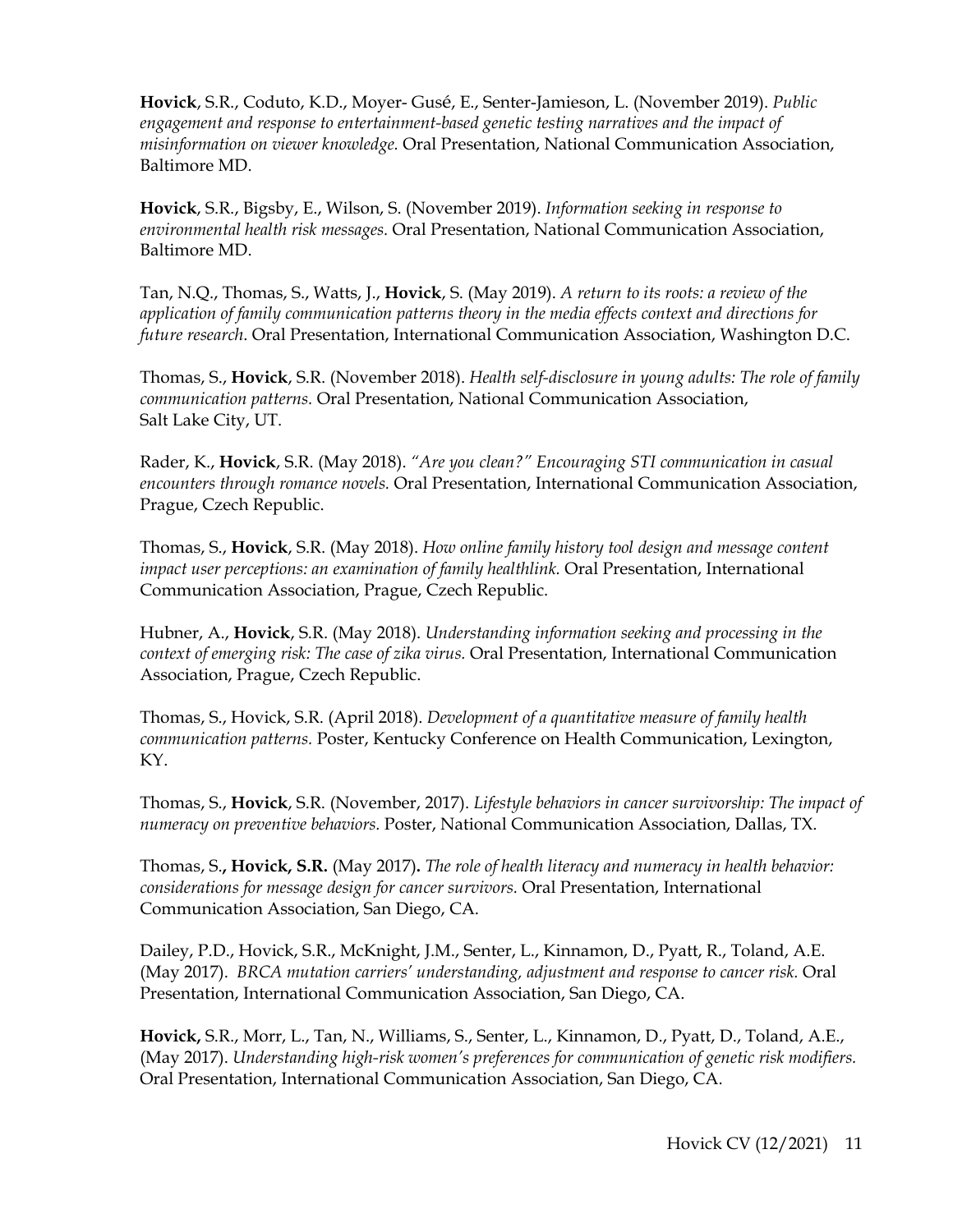Silver, N., **Hovick**, S.R. (November 2016). *Rape myth acceptance as a moderator of campaign engagement and messaging effects of a mass-mediated campus sexual violence prevention intervention.*  Oral Presentation, National Communication Association, Philadelphia, PA. **\****top four paper, Applied Communication Division*

**Hovick,** S.R., Best, S., Rhodes, N. (November 2016). *The powerful influence of others on heart disease information seeking: An investigation of norms within the planned risk information seeking model.* Oral Presentation, National Communication Association, Philadelphia, PA.

**Hovick**, S.R., Martinez, G. (October 2016). *Development of community-based interventions to explore issues of language, culture and communication in Latino health.* Poster, Engagement Scholarship Consortium, Omaha, NE.

Bigsby, E., **Hovick**, S.R. (June 2016). *Understanding the impact of health communication on chronic disease risk behaviors: A test of the structural influence model.* Oral Presentation, International Communication Association, Fukuoka, Japan.

Crowdes, S., **Hovick**, S., Senter, L., Sweet, K. (September 2016). *Factors predicting BRCA1 and BRCA2 mutation carriers' preference for and communication of risk estimates.* Poster, National Society of Genetic Counselors Annual Conference, Seattle, WA.

Puski, A., Bachman, J., Toland, A., Senter, L., **Hovick**, S. (September 2016) *The surgical and management decision-making process of BRCA1 and BRCA2 mutation carriers.* Poster, National Society of Genetic Counselors Annual Conference, Seattle, WA.

Mello, S., **Hovick**, S.R. (November, 2015). *Predicting behaviors to reduce toxic chemical exposures among new and expectant mothers: Implications for environmental health promotion.* Oral Presentation, National Communication Association Annual Convention, Las Vegas, NV.

**Hovick**, S.R., Silver, N., Bangen, M. (November, 2015) *A summative evaluation of Consent is Sexy: A campus intervention to promote interpersonal dialogue about sex.* Poster, American Public Health Association Annual Meeting, Chicago, IL.

Silver, N., **Hovick**, S.R., Bangen, M. (August, 2015). *Consent is Sexy: An evaluation of a campus mass media campaign to increase sexual communication.* Oral Presentation, Association for Education in Journalism and Mass Communication Annual Conference, San Francisco, CA.

Rogith. D., Yusuf, R.A., **Hovick**, S.R., Fellman, B.M., Peterson, S.K., Burton-Chase, A., Li, Y., Bernstam, E.V., Meric-Bernstam, F. (December 2014). *Knowledge and information seeking about personalized breast cancer therapy.* Poster, 2014 San Antonio Breast Cancer Symposium, San Antonio, TX.

**Hovick**, S.R., Holt, L. (November 2014). *Beyond race and ethnicity: Exploring the effects of ethnic identity and its implications for cancer communication efforts.* Oral Presentation, National Communication Association Annual Convention, Chicago, IL.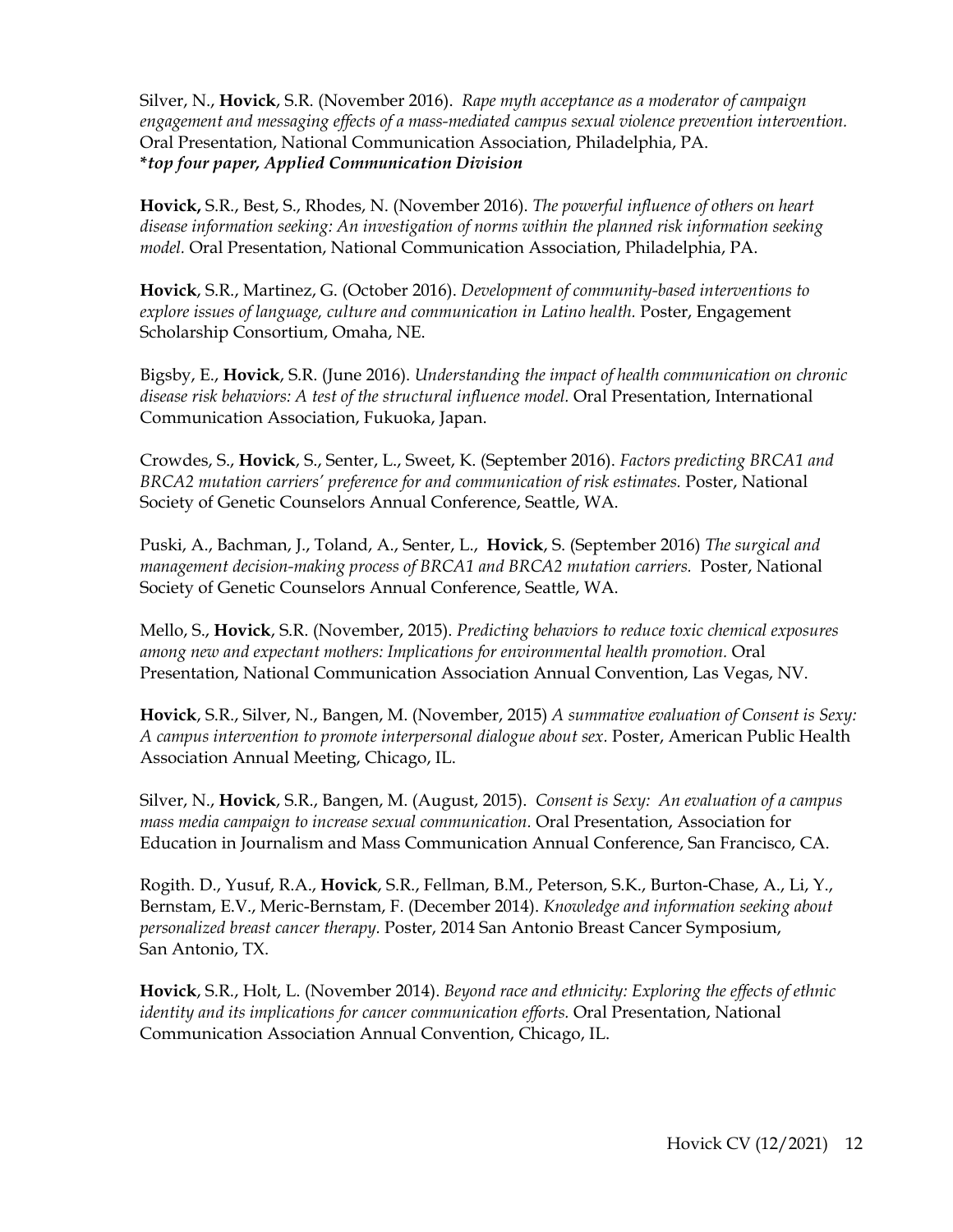Bigsby, E.B., **Hovick**, S.R. (November 2014). *Heart disease and colon cancer prevention beliefs and their association with information seeking and scanning.* Oral Presentation, National Communication Association Annual Convention, Chicago, IL.

**Hovick,** S.R., Bevers, T., Vidrine J.I., Jones, L., Peterson, S.K. (October 2014). *The impact of health literacy on cancer risk perceptions, knowledge and worry among online cancer risk assessment tool users.* Poster, International Cancer Education Conference, Clearwater Beach, FL.

**Hovick,** S.R., Kahlor, L. (April 2014). *Cancer risk perceptions among diverse audiences: Predictors of perceived risk and the implications for health communication.* Poster, Kentucky Conference on Health Communication, Lexington, KY.

**Hovick,** S.R., Bevers, T., Vidrine J.I., Jones, L., Kim, S., Ward, J., Peterson, S.K. (November 2013). *Do online risk assessment tools increase information seeking intentions? An evaluation of cancer risk check.* Oral Presentation, National Communication Association Annual Convention, Washington. D.C.

Yamasaki, J., **Hovick**, S.R. (November 2013) "*That was grown folks' business": Narrative reflection and response in older adults' family health history communication. \** Oral Presentation, National Communication Association Annual Convention, Washington D.C. **\****top four paper, Communication and Aging Division*

**Hovick,** S.R., Bevers, T., Vidrine J.I., Kim, S., Ward, J., Jones, L., Peterson, S.K. (September 2013). *User perceptions and reactions to online cancer risk assessment tools: A process evaluation of MD Anderson's cancer risk check.* Oral Presentation, International Cancer Education Conference, Seattle, WA.

Rogith, D., Yusuf, R.A., **Hovick**, S.R., Peterson, S.K., Burton-Chase, A.B., Li, Y., Meric-Bernstam, F., Bernstam, E. (May 2013). *Attitudes regarding privacy of genomic information in personalized cancer therapy.* American Society of Clinical Oncology, Chicago, IL.

Yusuf, R.A., Rogith, D., **Hovick**, S.R., Peterson, S.K., Burton-Chase, A.B., Fellman, B., Li, Y., Urbauer, D.L., McKinney, C., Bernstam, E.V., Meric-Bernstam, F. (May 2013) *Racial Differences in attitudes towards molecular testing for personalized cancer therapy.* American Society of Clinical Oncology, Chicago, IL.

**Hovick**, S., Bevers, T. Irvin Vidrine, J., Jones, L. Peterson, S.K. (March 2013) Are *online cancer risk assessment tools more effective than traditional approaches? Examining the effects of cancer risk check.* Poster, American Society of Preventive Oncology Annual Meeting, Memphis, TN.

**Hovick**, S., Navarez, L., Lloyd, S., Batts, L., Garcia-Prieto, C., Enard, K., Jones, L.A., Kahlor, L. (October 2012). *An examination of health consciousness and its link to health behavior.* Oral Presentation, American Public Health Association Annual Meeting, San Francisco, CA.

**Hovick**, S., Liang, M., Kahlor, L. (August 2012). *Individual and social determinants of cancer risk information seeking.* Scholar-to-Scholar Poster, Association of Educators of Journalism and Mass Communication Conference, Chicago, IL.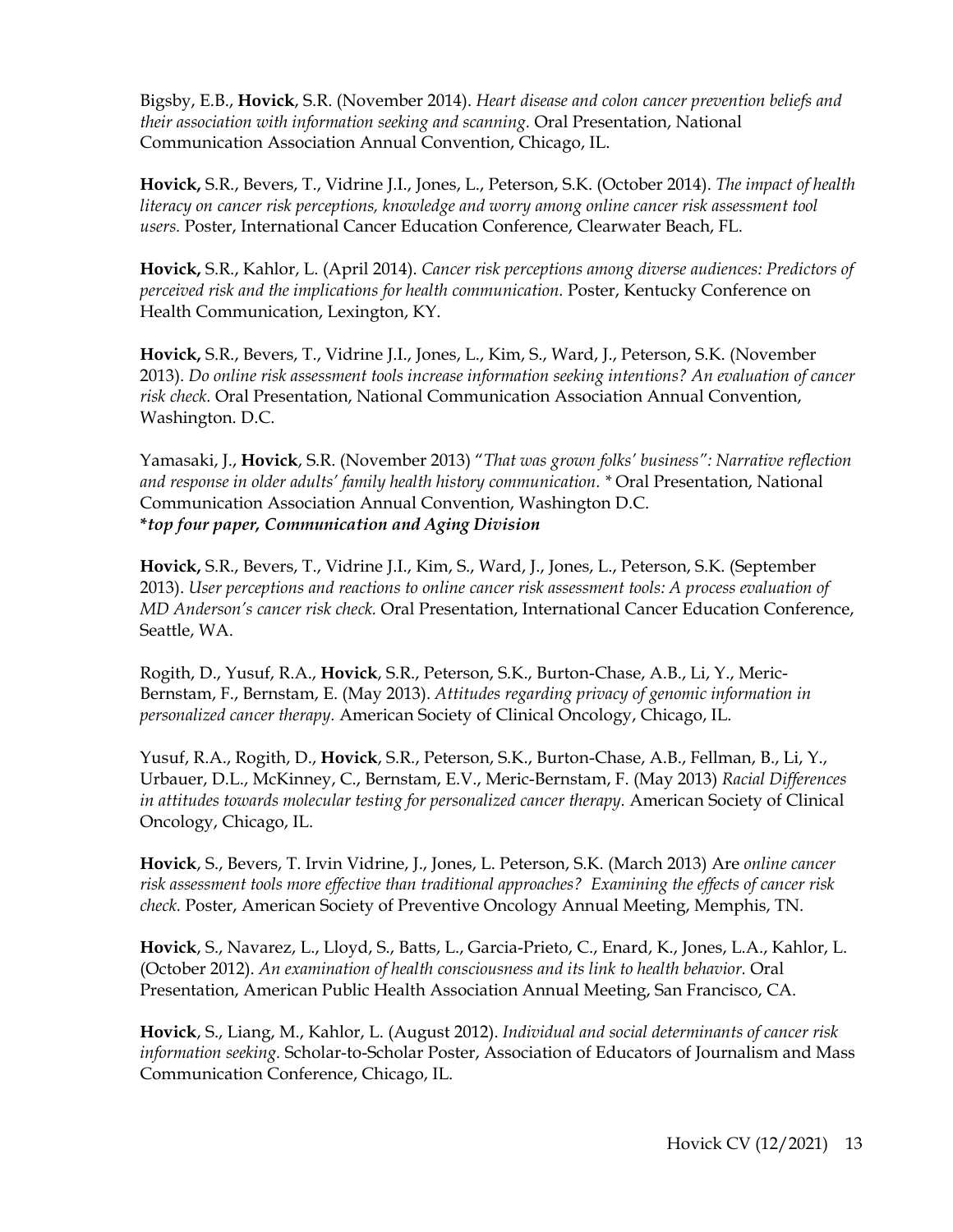**Hovick**, S., Yamasaki, J., Burton, A.K., Jones, L.A., Peterson, S. (June 2012) *How African American families communicate about family health history: The perspective of older adults..* Poster, The 12th Annual Biennial Symposium on Minorities, the Medically Underserved & Health Equity, Houston, TX.

**Hovick**, S., Kahlor, L. (November 2011). *Understanding communication inequality: The role of social and cognitive factors.* Roundtable on Research in Progress 05: Communication Emotion, National Communication Association Annual Convention, New Orleans, LA.

**Hovick**, S., Pentz, R., Jackson, M., Bojadzieva, J., Strong, L., Peterson, S. (October 2011). *Factors predicting decisional conflict and p53 genetic testing intention among those at risk of Li-Fraumeni Syndrome.* Poster, American Association of Cancer Research, Frontiers in Cancer Prevention Conference, Boston, MA.

**Hovick**, S., Wilkinson, A., Ashida, S., Koehly, L. (August 2010). *The effect of personalized risk feedback on Mexican Americans risk perceptions for heart disease, diabetes, and colon cancer.* Oral Presentation, National Conference on Health Communication, Marketing and Media, Atlanta, GA.

**Hovick**, S., Freimuth, V. (November 2009). *Seeking family health information: A test of the revised theory of motivated information management.* Oral Presentation, National Communication Association Annual Convention, Chicago, IL.

Freimuth, V., **Hovick**, S., Johnson-Turbes, A., Chervin, D. (November 2009). *An examination of health worry and its relationship to health protective action among the Southern poor.* Oral Presentation, National Communication Association Annual Convention, Chicago, IL.

Freimuth, V.S., Snyder, L.S., Nadorff, G.P., **Hovick**, S.R. (August 2009). *Assessing the viral transmission of HIV mobile media messages.* Poster, National Conference on Health Communication, Marketing and Media, Atlanta, GA.

Harris, S., **Hovick**, S.R., Freimuth, V.S. (November 2008). *Overcoming barriers: Addressing the needs of low income individuals*. Oral Presentation, National Communication Association Annual Convention, San Diego, CA.

**Hovick**, S., Freimuth, V. (November 2008). *Organizational pathways to patient-centered care: An examination of information seeking and processing*. Oral Presentation, National Communication Association Annual Convention, San Diego, CA.

**Hovick**, S., Freimuth, V. (November 2008). *The general model for health information seeking and processing*. Scholar-to-Scholar, National Communication Association Annual Convention, San Diego, CA.

Goen, T., **Hovick**, S. (April 2008). *Family communication about weight management: College students' interactions with their parents and siblings.* Oral Presentation, Southern States Communication Association Conference, Savannah, GA.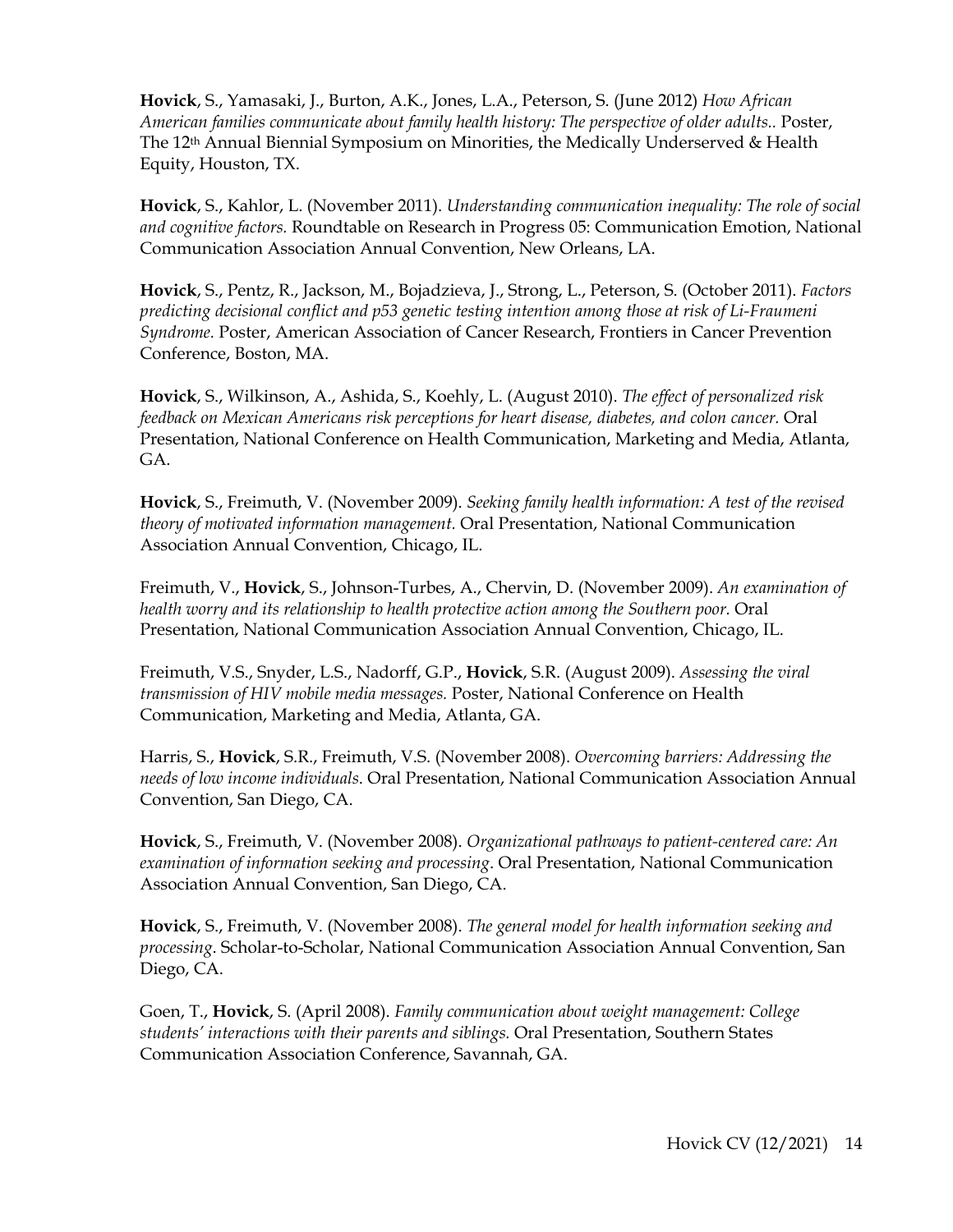**Hovick**, S., Goen, T. (April 2008). *The enactment of social support by family in the maintenance of weight.* Oral Presentation, Southern States Communication Association Conference\*, Savannah, GA. **\****top four student paper, Interpersonal Communication Division*

**Hovick**, S., Johnson-Turbes, A., Freimuth, V., Chervin, D. (March 2008). *Perceptions and responses to multiple health risks among the Southern poor.* Oral Presentation, Kentucky Conference on Health Communication, Lexington, KY.

Freimuth, V., Chervin, D., **Hovick**, S., Johnson-Turbes, A., Harris, S., Criss, S. (November 2007). *Patterns of response to health risks among the Southern poor.* Oral Presentation, American Public Health Association Annual Meeting, Washington D.C.

Goen, T., **Hovick**, S., Hale, J. (November 2007)*. Family communication about weight management: A preliminary analysis of family interaction about healthy and unhealthy weight behaviors.* National Communication Association Annual Convention, Chicago, IL.

Freimuth, V., Chervin, D., **Hovick**, S., Johnson-Turbes, A. (August 2007). *Risk perceptions and health protection behaviors of the Southern poor.* National Conference on Health Communication, Marketing and Media, Centers for Disease Control and Prevention, Atlanta, GA.

Freimuth, V., Chervin, D., Johnson-Turbes, A., Harris, S., **Hovick**, S. (November 2006). *Understanding multiple risk*. Oral Presentation, National Communication Association Annual Convention, San Antonio, TX.

**Hovick**, S. (November 2006). *Dialogic perspectives on physician-patient interaction*. Oral Presentation, National Communication Association Annual Convention, San Antonio, TX.

**Hovick**, S. (2002). *E-mail communication in workplace romantic relationships*. Oral Presentation, Central States Communication Association Convention, Milwaukee, WI.

**Hovick**, S. (November 2001). *E-mail use in long-distance and geographically close relationships*. Oral Presentation, National Communication Association Annual Convention, Atlanta, GA.

**Anstey**, S. (April 1999). *Integration 1997: A case study examining the effects of conflict in computerassisted organizations*. Oral Presentation, Central States Communication Association Convention, St. Louis, MO.

**Anstey**, S. (April 1998). *A case study examining the effects of conflict in computer-assisted organizations*. DePauw University Undergraduate Communication Honors Conference, Greencastle, IN.

# **State and Local Conferences**

Morr, L, Hovick, S., Hampel, H., Pearlman, R., Cohn, D., Goodfellow, P. (April, 2018) *Understanding cascade testing communication and decision-making for lynch syndrome: developing the ohio prevention and treatment of endometrial cancer (OPTEC) initiative.* Poster, Ohio State University Comprehensive Cancer Center – The James, 18th Annual Scientific Meeting, Columbus, OH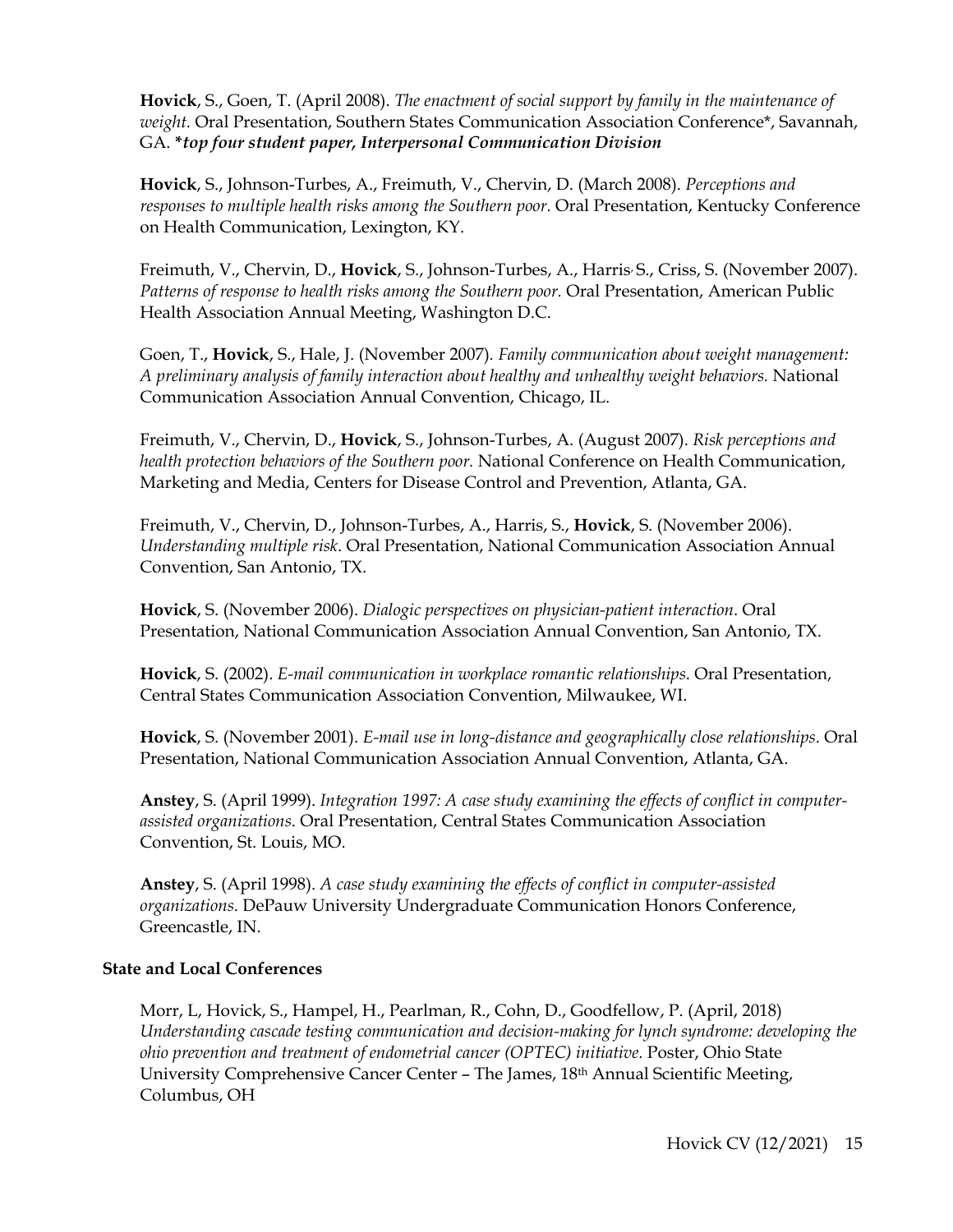Burton-Chase, A.M., **Hovick,** S., Rieber, A, Basen-Enquist, K., Fisch, M., Horan, T., Botts, N. Peterson, S.K. (February 2013) *Integrating technology and navigation to improve survivorship care in underserved populations.\** Poster, The University of Texas MD Anderson Cancer Survivorship Retreat, Houston, TX. *\* Trainee/Staff Finalist, Cancer Survivorship Research Retreat Scientific Poster Award*

**Hovick,** S., Yamasaki, J., Burton, A.K., Jones, L.A., Peterson, S. (August 2012) *Perceptions of family health history communication and behavioral response patterns among older African Americans.* Poster, The University of Texas MD Anderson Cancer Center 2nd Annual Postdoctoral Science Symposium, Houston, TX

**Hovick**, S., Kahlor, L., Peterson, S.K. (February 2012). *Understanding the information seeking behaviors of cancer survivors.* Poster, The University of Texas MD Anderson Cancer Center Survivorship Retreat, Houston, TX

Harris, S., **Hovick**, S., Freimuth, V. (September 2006). *Patterns of response to health risks among low-income individuals.* Poster, Georgia Biomedical and Health Sciences Institute Retreat, Athens, GA

**Hovick**, S. (April 2006). *A theory of integrated health management*. Oral Presentation, Georgia Graduate Student Interdisciplinary Conference, Athens, GA

**Hovick**, S. (2002). *A neo-aristotelian criticism of Geraldine Ferraro's 1984 vice-presidential nomination speech*. Oral Presentation, Wisconsin Communication Association Conference, Appleton, WI

# **Invited Talks & Other Presentations**

Panel Presentation on (May 2020), *Evaluation information needs: Implications for emerging risk Contexts.* Society for Health Communication, 2020 Virtual Summit.

Collouquim Talk (February 2020), *Health communication in the age of personalized medicine.* Department of Communication, University of Illinois, Urbana, IL.

Oral Presentation (June 2018), *Risk communication: The basics.* Ohio State University Extension, Columbus, OH.

Oral Presentation (October 2016), *Health communication in the age of personalized medicine,* School of Communication Colloquium, The Ohio State University, Columbus OH.

Oral Presentation (September 2016), *Conducting and analyzing qualitative research*. Ohio Genetic Counselors Annual Meeting, Metro Health, Cleveland, OH.

Oral Presentation (September 2016), *The influence of information acquisition on cancer prevention beliefs and behaviors,* The Ohio State Comprehensive Cancer Center, Cancer Control Program 2016 Retreat, Columbus, Ohio, United States.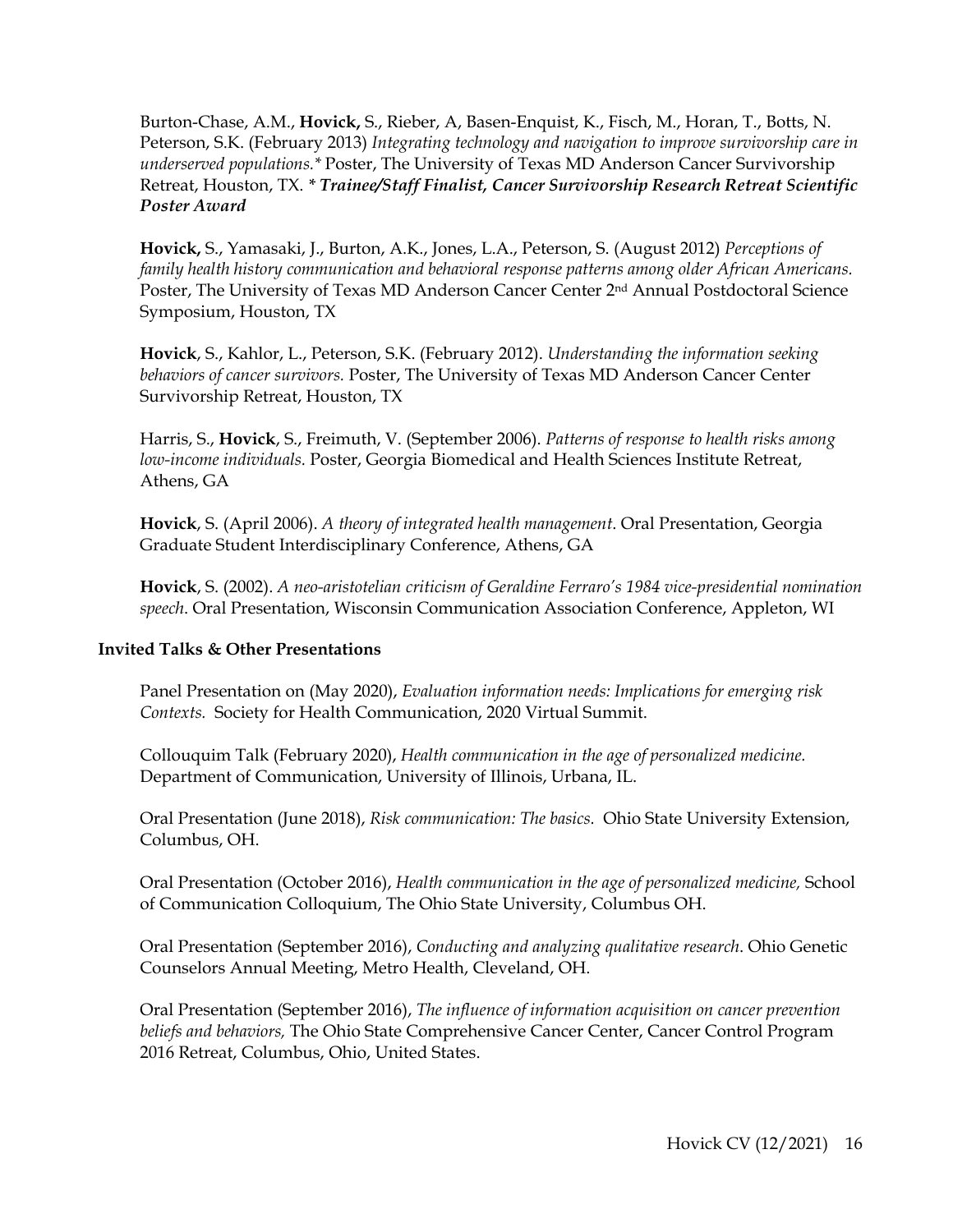Oral Presentation (November 2015), *BRCA mutation carriers: Digging deeper to refine risks,* Center for Women's Health Seminar Series, The Ohio State University, Columbus, OH

Oral Presentation (October 2015), *Harnessing the power of genetic data for cancer prevention: The role of health communicators.* School of Communication Colloquium, The Ohio State University, Columbus, OH.

Workshop (June 2015), *Coding qualitative data.* Division of Human Genetics, Genetic Counseling Graduate Program, The Ohio State University, Columbus, OH.

Oral Presentation (December 2014), *Seeking and sharing genetic risk information: A health communication perspective.* Division of Human Genetics, The Ohio State University, Columbus, OH.

Oral Presentation (May 2013), *Does interactivity and personalization increase the effectiveness of risk communication? A second look at Cancer Risk Check.* R25T Cancer Prevention Training Program, Brown Bag Presentation, The University of Texas MD Anderson Cancer Center, Houston, TX.

Oral Presentation (December 2012), *Are online cancer risk assessment tools more effective than traditional approaches? Examining the effects of MD Anderson's Cancer Risk Check.* R25T Cancer Prevention Training Program, Brown Bag Presentation, The University of Texas MD Anderson Cancer Center, Houston, TX.

Oral Presentation (November, 2011), *Communication implications and strategies.* Houston Breast Cancer Task Force Meeting, The University of Texas MD Anderson Cancer Center, Houston, TX.

Oral Presentation (September 2011), *Individual and social determinants of cancer risk information seeking.* Department of Behavioral Science Seminar, The University of Texas MD Anderson Cancer Center, Houston, TX.

Oral Presentation (June 2011), *Individual and social determinants of cancer risk information seeking*. Kellogg Health Scholars Annual Networking Meeting, Washington D.C.

Webinar Leader, *Health communication and health disparities.* American Medical Student Association's Health Equality Scholar's Program (January 2011)

Oral Presentation (Fall 2010), *The effect of personalized risk feedback on Mexican Americans' risk perceptions for chronic disease.* Department of Health Disparities Quarterly Meeting, The University of Texas MD Anderson Cancer Center, Houston, TX.

Poster Presentation (June 2010), *Cancer risk perceptions and information seeking among people at risk for health disparities: An overview of two studies*. Poster Presentation, Kellogg Health Scholars Annual Networking Meeting, Washington D.C.

Oral Presentation (October 2009), *Risk information seeking and processing among the Southern poor*. Public Understanding of Science and Health Initiative (PUSH), University of Texas-Austin.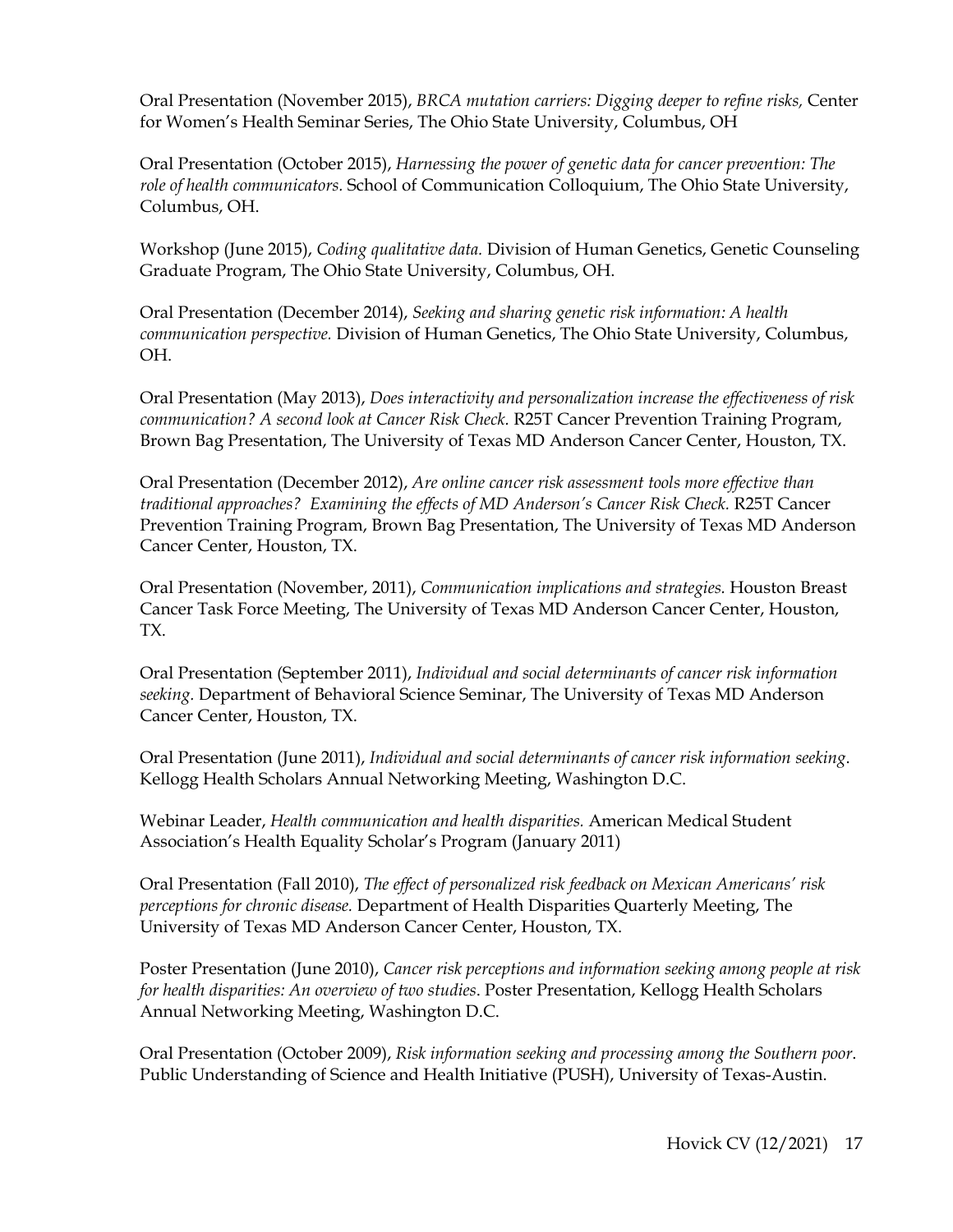Oral Presentation (2007), *The enactment of social support by family in the maintenance of weight.* University of Georgia Dietetics Association, Athens, GA.

# **SERVICE**

# **Editorial Board**

Health Communication (2020, 2021)

# **Ad-Hoc Reviews**

Health Communication (2015, 2017, 2018, 2019, 2020, 2021) Journal of Health Communication (2012, 2013, 2014, 2015, 2016, 2017, 2018, 2019, 2020) Communication Research (2015, 2016, 2019, 2020,2021) Communication Monographs (2018) Annals of the International Communication Association (2016, 2017, 2018) Communication Measures & Methods (2017, 2020) Journal of Applied Communication Research (2016) Risk Analysis (2016, 2021) Personalized Medicine (2016) Cancer (2016) Journal of Communication (2013, 2014) Media Psychology (2013, 2014) Applied Communication Research (2013) Science Communication (2013) Journal of Genetic Counseling (2012) Risk Analysis (2012) Health Education Research (2011) California Journal of Health Promotion (2011) Asian Journal of Communication (2010) Western Journal of Communication (2010)

#### **Professional Societies**

*Paper Reviewer*, International Communication Association Annual Conference (2020)

*Paper Reviewer*, National Communication Association Annual Convention (2012, 2011, 2020)

*Panel Respondent*, National Communication Association Annual Convention (2017, 2020)

*Mentor,* Health Communication Pre-Conference, National Communication Association Annual Convention, Health Communication Division (2018).

*Abstract Reviewer,* Society of Behavioral Medicine Annual Meeting, Rapid Communication Track (2014)

*Abstract Reviewer,* Society of Behavioral Medicine Annual Meeting, Rapid Communication Track (2013)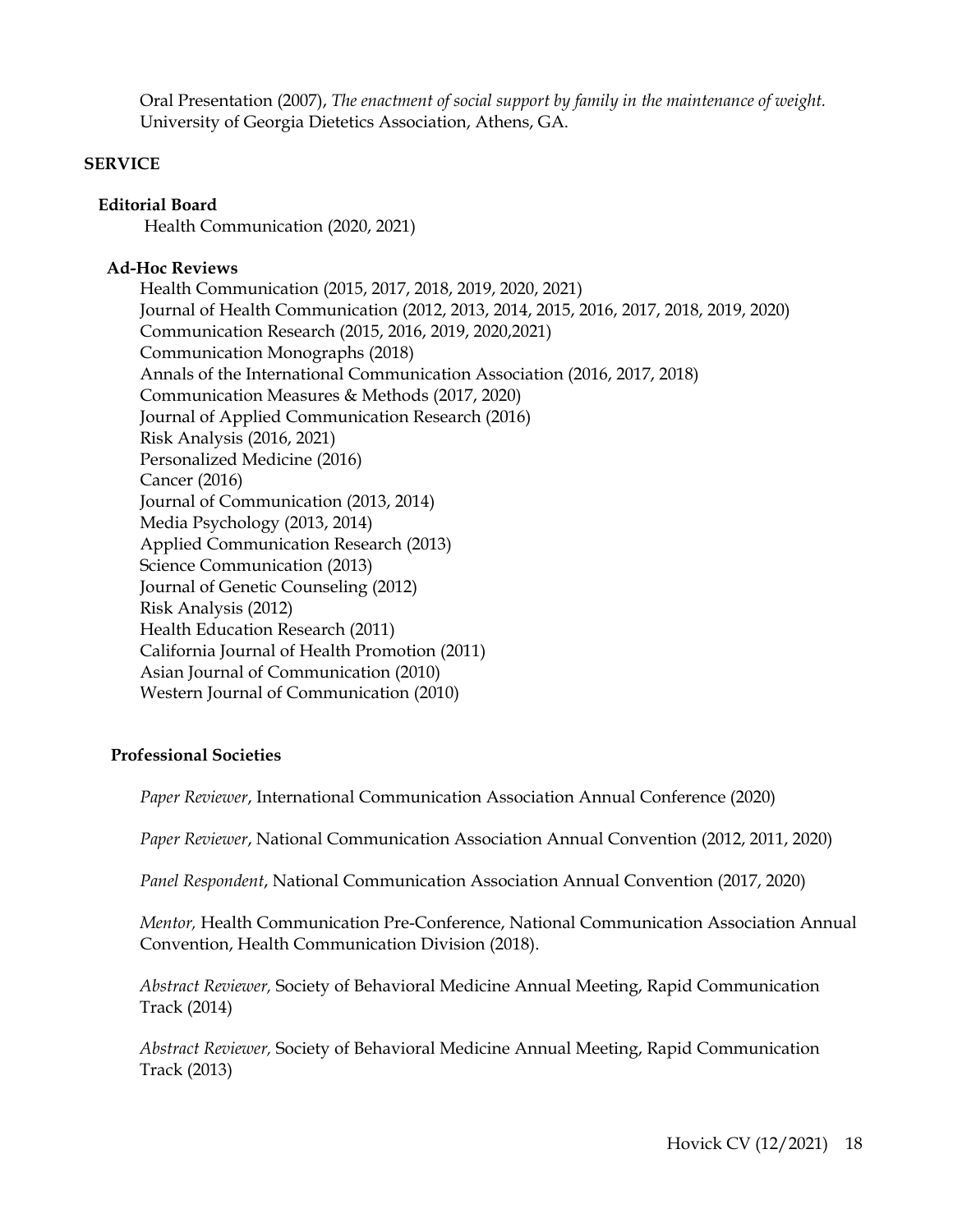*Abstract Reviewer,* Intercultural Cancer Council, 12th Biennial Symposium on Minorities, the Medically Underserved & Health Equity (2012)

*Session Chair*, National Communication Association Annual Convention (2011)

#### **University Service**

#### **Committees**

Chair, Research Committee (Au2021)

Member, Graduate Committee (2020, Spr2021)

Member, Director Search Committee (2017)

Member, Faculty Search Committee (2016, 2017)

Member, Undergraduate Program Committee (2015, 2016, 2017, 2018, 2019)

Member, Diversity Committee (2016, 2017, 2018)

#### **Other Service**

Panel Participant, *Learn How to Conference,* School of communication, Graduate Student Organization (2021)

Graduate Faculty Representative for Doctoral Final Exam (2016, 2020)

Health Communication Certificate Working Group (2019)

Application Reviewer, Pelotonia Postdoctoral Fellowship, OSU Comprehensive Cancer Center-The James (2019)

Panel Participant, *Interdisciplinary research,* School of Communication, Graduate Student Organization (March 2017)

Panel Participant, *Getting it write: ins and outs of publishing,* School of Communication, Graduate Student Organization (November 2016)

Presenter, Undergraduate Awards Ceremony, School of Communication (2015-2017)

Presenter, *Postdoctoral fellowship applications,* School of Communication, Graduate Student Job Market Group (November 2014)

Panel Participant, *Experiences on the academic job market,* School of Communication, Graduate Student Job Market Group (May 2014)

Judge, Denman Undergraduate Research Forum (March 2014)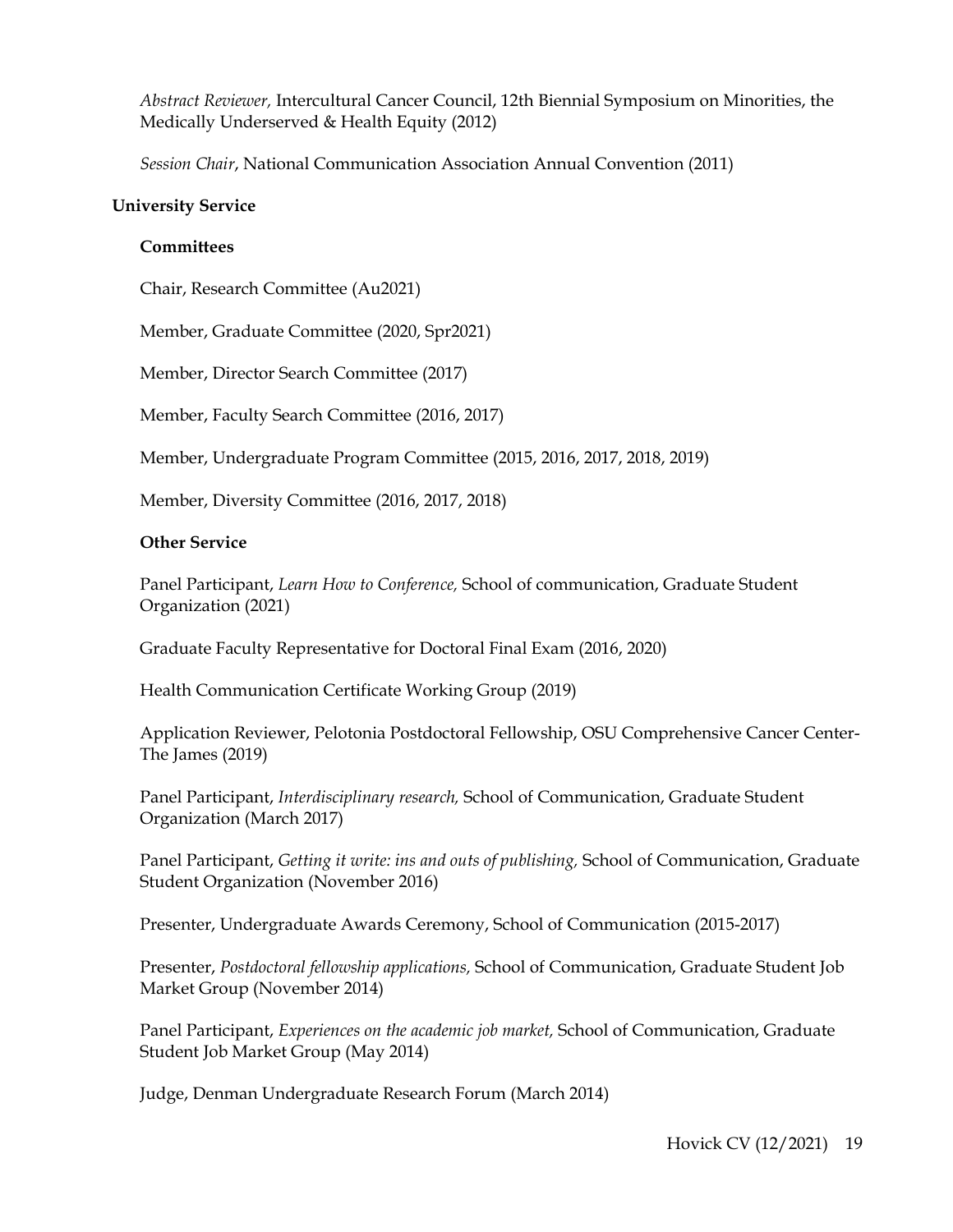Panel Participant, *Connecting theory and practice through scholarship: Spotlight on communication, culture and identity research in the School of Communication,* Departmental Colloquium, School of Communication (September 2013)

# **Other Institutions**

Application Evaluator, PIPELINE Scientific Training Program, Dorothy I. Height Center for Health Equity and Evaluation Research, The University of Texas MD Anderson Cancer Center, Houston, TX (April 2010, 2012)

Speaker, Graduate Student Orientation, *Reflections on the graduate student experience.* Department of Speech Communication, University of Georgia, Athens, GA (August 2007, 2008)

# **Graduate Student Advising**

# **Dissertation Chair**

Tan, N. (2020), *A Model of Narrative Effects for Cultural Targeting: The Influence of Perceived Cultural Similarity on Transportation and Identification with Story Characters.* School of Communication, The Ohio State University, Columbus, Ohio.

Rader. K. (co-advised with E. Moyer- Gusé, 2020). *Talking about Narrative Messages: The Interaction between Elaboration and Interpersonal Validation.* School of Communication, The Ohio State University, Columbus, Ohio.

Thomas, S. (2020). *Decisions to Seek and Share: A Mixed Methods Approach to Understanding Caregivers Surrogate Information Acquisition Behaviors.* School of Communication, The Ohio State University, Columbus, Ohio.

Phokeng Dailey (2017), *Identity-based Motivation in HPV Vaccine Decision-Making: Role of Healthcare Provider Trust, Communication and Response Efficacy,* School of Communication, The Ohio State University.

Morgan Iommi (co-advised with R. Lee, 2017), *Using the Integrative Model of Behavior Prediction to Understand Factors Influencing Graduate Teaching Assistants' Teaching Development Attendance,*  School of Communication, The Ohio State University.

#### **Dissertation Committee Member**

**.**

Alex Hedstrom, *Dynamic Interaction between Media Use and Caloric Intake,* The Ohio State University (PhD, 2020)

Nathan Silver, *The Body as a Barrier: How Salient Illness Symptoms Influence Responses to Health Communication Messages,* The Ohio State University (PhD, 2019).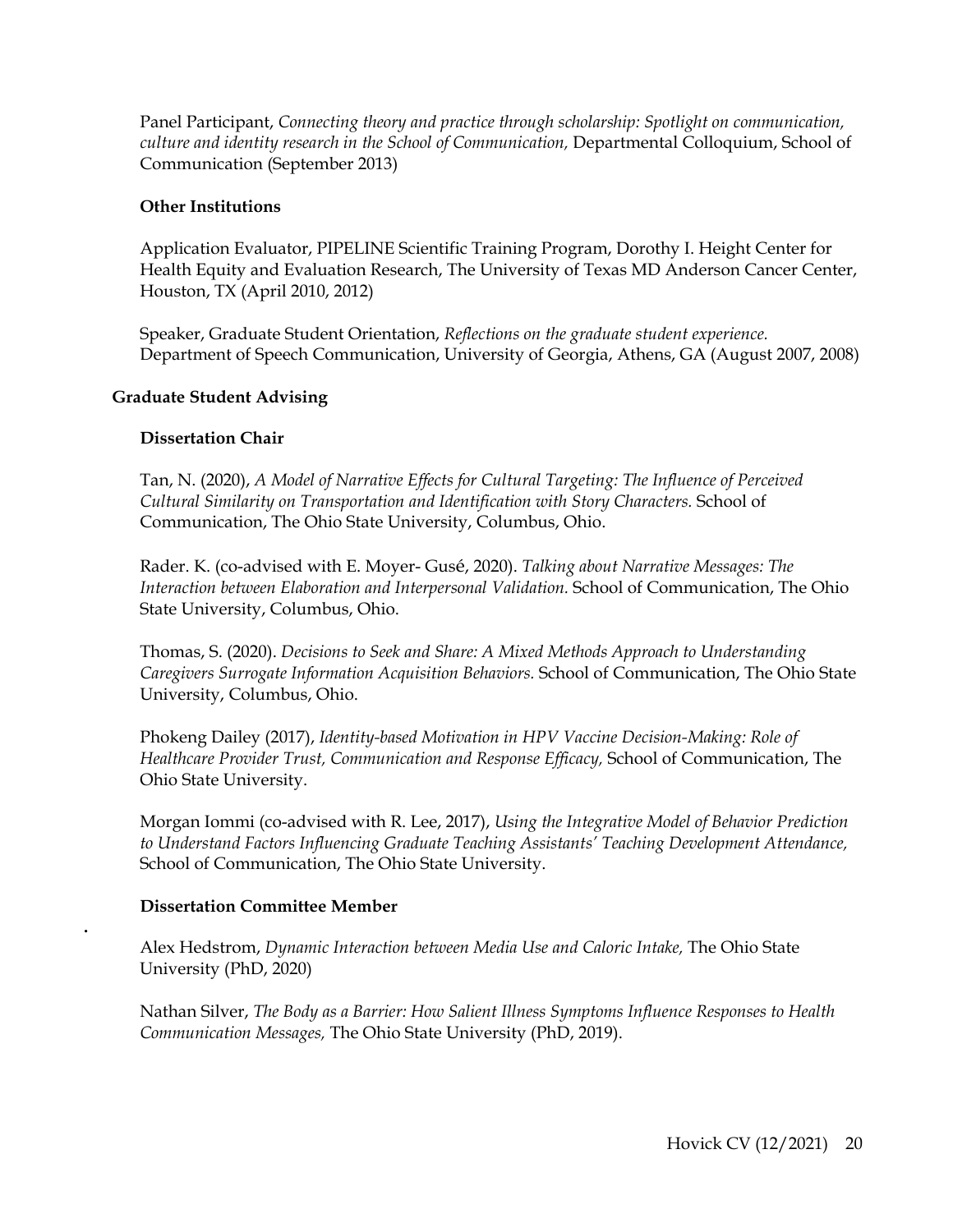Jessica Frampton, *Rethinking Jealousy Experience and Expression: An Examination of Specialness Meaning Framework Threat and Identification of Retroactive Jealousy Responses,* The Ohio State University (PhD, 2019).

Dagmara Wrzecionkowska, *Anuncios Televisivos Contra la Obesidad en Mexico 2009-2013. La Madre como Target*, Universidad Nacional Autonoma de Mexico (PhD, 2017).

Angela Palmer-Wackerly, *Illness Identity, Social Support, and Cancer Treatment Decision-Making,* School of Communication, The Ohio State University (PhD, 2015).

# **Doctoral Candidacy Examination Committee Member**

Yue Li, School of Communication, The Ohio State University (2022) Nina Freiberger, School of Communication, The Ohio State University (2022, co-chair) Kristina Medero, School of Communication, The Ohio State University (2022, chair) Kelly Merrill, School of Communication, The Ohio State University (2021) Olivia Bullock, School of Communication, The Ohio State University (2020) Chang Mao, School of Communication, The Ohio State University (2020) Naomi Tan, School of Communication, The Ohio State University (2019, chair) Sarah Thomas, School of Communication, The Ohio State University (2018, chair) Kara Rader, School of Communication, The Ohio State University (2018) Jessica Frampton, School of Communication, The Ohio State University (2017) Alex Hedstrom, School of Communication, The Ohio State University (2017) Nathan Silver, School of Communication, The Ohio State University (2017) Stefanie Best, School of Communication, The Ohio State University (2016) Phokeng Dailey, School of Communication, The Ohio State University (2016, co-chair) Morgan Iommi, School of Communication, The Ohio State University (2015) Rachel Ralston, School of Communication, The Ohio State University (2014) Angela Palmer-Wackerly, School of Communication, The Ohio State University (2014)

# **Master's Thesis Advising**

Lindsay Morr (Master of the Arts, Spr2018), *Cascade Testing Communication within Lynch Syndrome Families: An Examination of Communication Privacy Management Theory,* School of Communication, The Ohio State University.

Sarah Thomas (Master of the Arts, Spr2016), *Making the Transition: Comparing the Use of Narrative and Non-Narrative Messages to Increase Fruit and Vegetable Intake in Cancer Survivors,*  School of Communication, The Ohio State University.

Sophie Crowdes (Master of Science, Spr2016), *Factors predicting BRCA1 and BRCA2 Mutation Carriers' Preference for Communication of Risk Estimates*, Genetic Counseling, The Ohio State University.